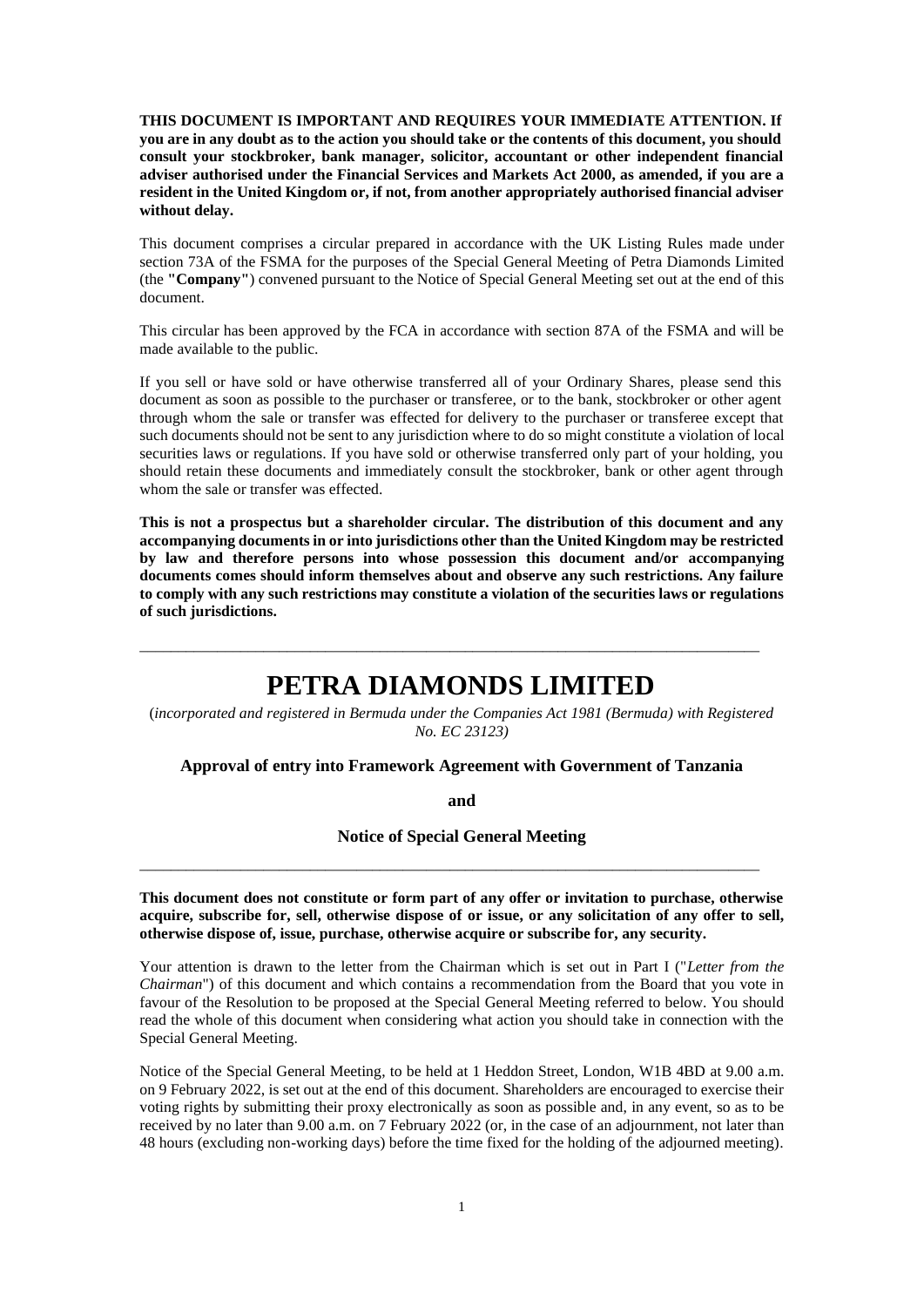Shareholders who hold Ordinary Shares in certificated form may submit their proxy electronically at www.signalshares.com using their 11 digit Investor Code (**"IVC"**). A Shareholder can find their IVC on their share certificate, or Signal Shares users [\(www.signalshares.com\)](http://www.signalshares.com/) will find this under 'Manage your account' when logged in to the Signal Shares portal. A Shareholder can also obtain this by contacting the Registrar, Link Group, by calling +44 (0)371 664 0300. Lines are open from 9.00 a.m. to 5.30 p.m. Monday to Friday, excluding public holidays in England and Wales. Calls are charged at the standard geographic rate and will vary by provider. Calls outside the UK will be charged at the applicable international rate.

DI Holders holding Ordinary Shares in uncertificated form as Depositary Interests who are CREST Members and who wish to appoint a proxy through the 'CREST Electronic Proxy Appointment Service' may do so for the Special General Meeting and any adjournment(s) of the meeting in accordance with the procedures described in the CREST Manual. CREST personal members or other CREST Sponsored Members, and those CREST Members who have appointed a voting service provider(s), should refer to their CREST Sponsor or voting service provider(s), who will be able to take the appropriate action on their behalf.

In order to protect the health of Shareholders and colleagues, please note that the following measures will be put in place for the Special General Meeting:

- the Company will require social distancing and the wearing of face coverings, to align with UK Government guidelines or as a safety measure at the time of the meeting where appropriate;
- the Company will ask attendees to confirm that they (or members of their household) have not recently developed COVID-19 symptoms or been exposed to someone who has either tested positive for COVID-19 or is displaying COVID-19 symptoms;
- no guests will be allowed entry to the meeting, so attendance will be restricted to Shareholders or their proxies and any accompanying carers; and
- the Company may also put in place other safety and security measures as a condition of admission to the venue, including, but not limited to, temperature checks.

The Company will continue to closely monitor the latest UK Government guidance in respect of COVID-19 and how this may affect the arrangements for the Special General Meeting. The Company will make any further updates as required about the meeting on its website at [www.petradiamonds.com.](http://www.petradiamonds.com/)

N.M. Rothschild & Sons Limited (**"Rothschild & Co"**), which is authorised and regulated in the UK by the FCA, is acting exclusively as sponsor and financial advisor for the Company in connection with the publication of this document and the Transaction and will not be acting for any other person (whether or not a recipient of this document), or be responsible to any other person for providing the protections afforded to Rothschild & Co's clients or for advising any other person on the contents of this document or any matter, transaction or arrangement referred to herein. Apart from the responsibilities and liabilities, if any, which may be imposed on Rothschild  $\&$  Co by FSMA or the regulatory regime established thereunder, neither Rothschild & Co nor its subsidiaries, branches or affiliates make any representation or warranty, expressed or implied, as to the contents of this document and accept no responsibility or liability whatsoever for the accuracy, completeness or verification of, or opinions contained in, this document (or for the omission of any material information) and shall not be responsible or liable for the contents of this document or for any other statement made or purported to be made by it, or on its behalf, in connection with the Company. Rothschild  $\&$  Co and its subsidiaries, branches and affiliates accordingly disclaim all and any responsibility or liability whether direct or indirect and whether arising in tort, contract or otherwise (save as referred to above) in respect of this document or any such statement.

#### **Cautionary note regarding forward-looking statements**

This document contains a number of "forward-looking statements". Generally, the words "will", "may", "should", "continue", "estimate", "expects" and "intends" or in each case, their negative, or similar expressions identify forward-looking statements. Such statements reflect the relevant company's current views with respect to future events and are subject to risks, assumptions and uncertainties that could cause the actual results to differ materially from those expressed or implied in the forward-looking statements. Many of these risks, assumptions and uncertainties relate to factors that are beyond the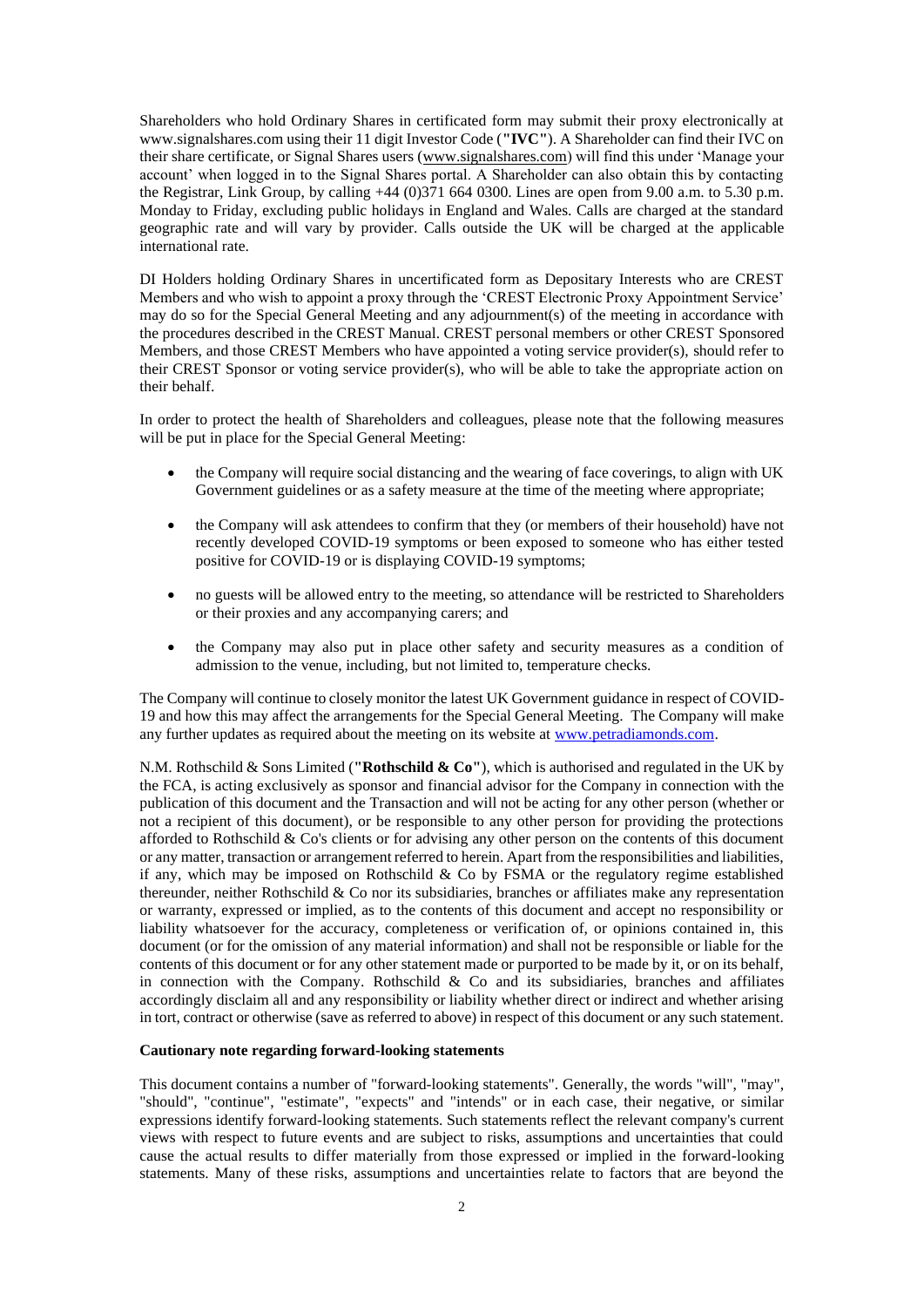relevant company's abilities to control or estimate precisely, such as future market conditions, changes in general economic and business conditions, introduction of competing products and services, lack of acceptance of new products or services and the behaviour of other market participants. Although the Company believes that the expectations reflected in such forward-looking statements are reasonable, no assurance can be given that such expectations will prove to have been correct. Shareholders should not, therefore, place undue reliance on these forward-looking statements, which speak only as of the date of this document. Except as required by applicable law or regulation, the Company expressly disclaims any obligation or undertaking to release publicly any updates or revisions to any forward-looking statements contained in this document to reflect any change in the Company's expectations with regard thereto or any change in events, conditions or circumstances on which any such statement is based.

# **Definitions**

Unless otherwise defined herein, capitalised terms used in this document have the meanings given to them in the section entitled "Definitions" set out in Part III ("*Definitions*") of this document.

#### **Time**

All references in this document to time are to London time unless stated.

This document is dated 19 January 2022.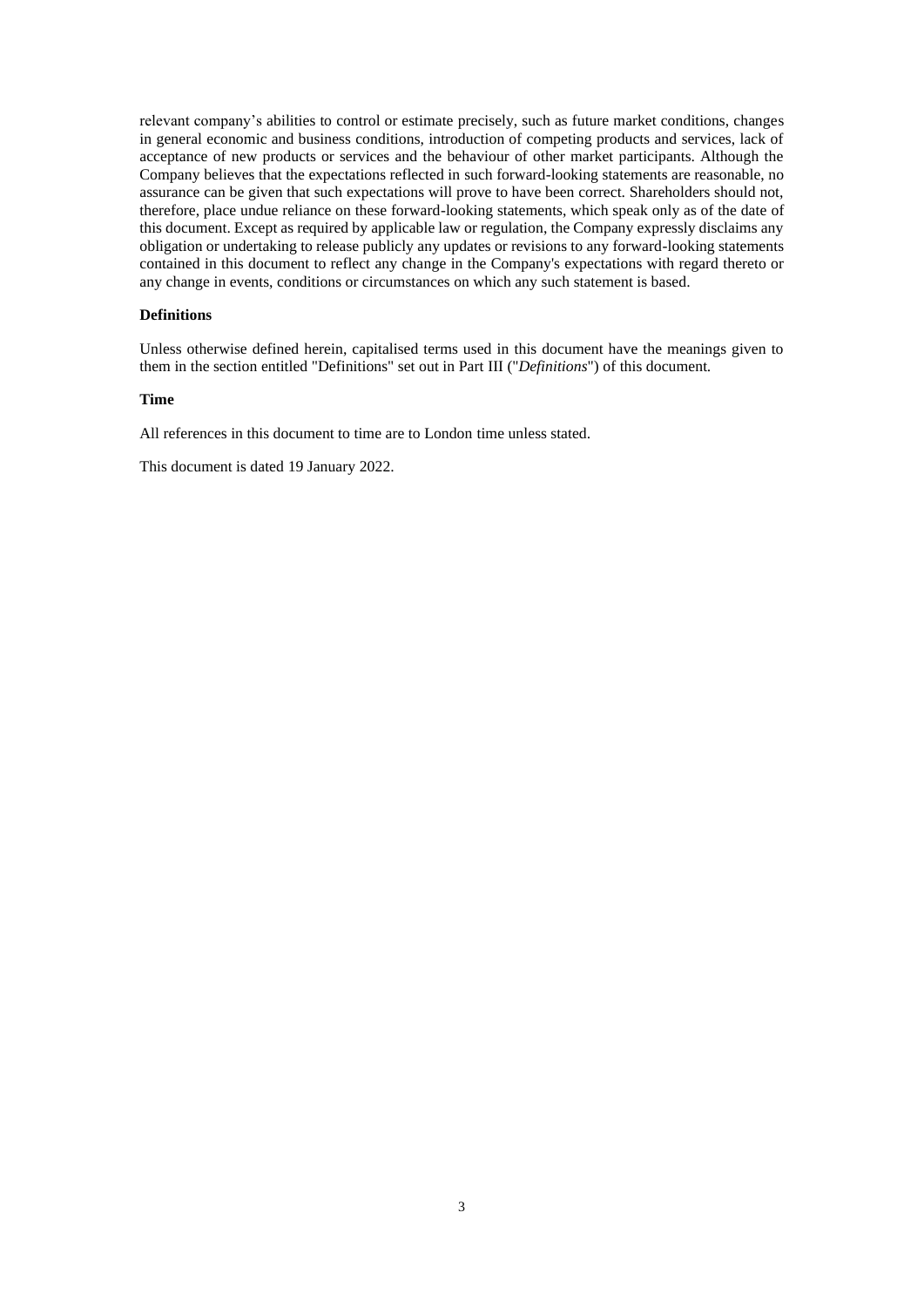# **TABLE OF CONTENTS**

# Page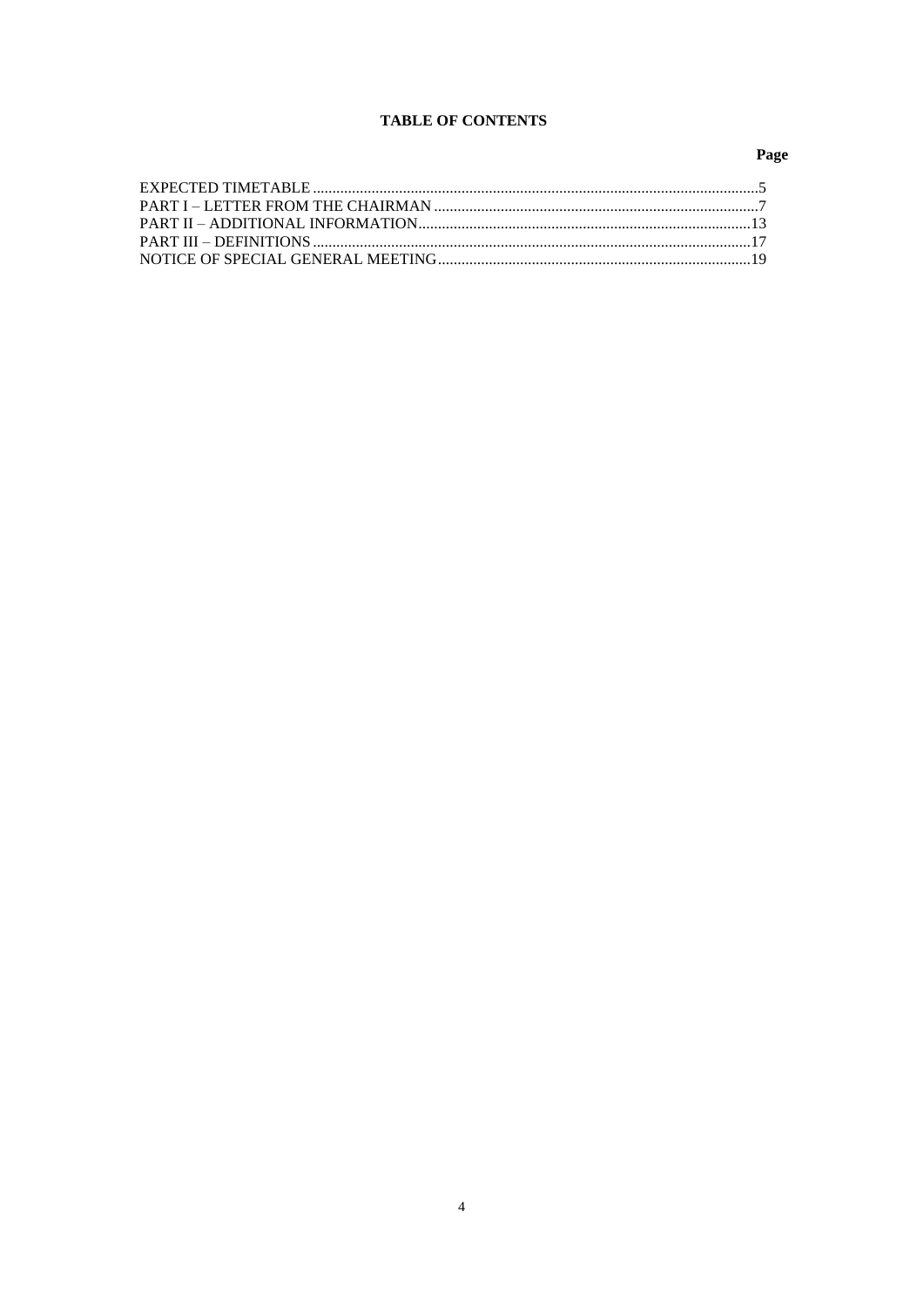# **EXPECTED TIMETABLE**

| Publication of this document and the Notice of Special General      | 19 January 2022        |
|---------------------------------------------------------------------|------------------------|
| Posting of this document and the Notice of Special General Meeting  | 21 January 2022        |
| Latest time and date for submission of CREST Proxy Instructions and | 9am on 7 February 2022 |
| Record date for entitlement to vote at the Special General Meeting  | 5pm on 7 February 2022 |
|                                                                     | 9am on 9 February 2022 |
| Announcement of the results of the Special General Meeting          | 9 February 2022        |

# **NOTES:**

- 1. The times and dates set out in the timetable above and referred to throughout this document and any accompanying document may be adjusted by the Company by announcement through a Regulatory Information Service, in which event details of the new dates will also be notified to the Financial Conduct Authority, the London Stock Exchange and, where appropriate, Shareholders.
- 2. References to times in this document are to London time, unless otherwise stated.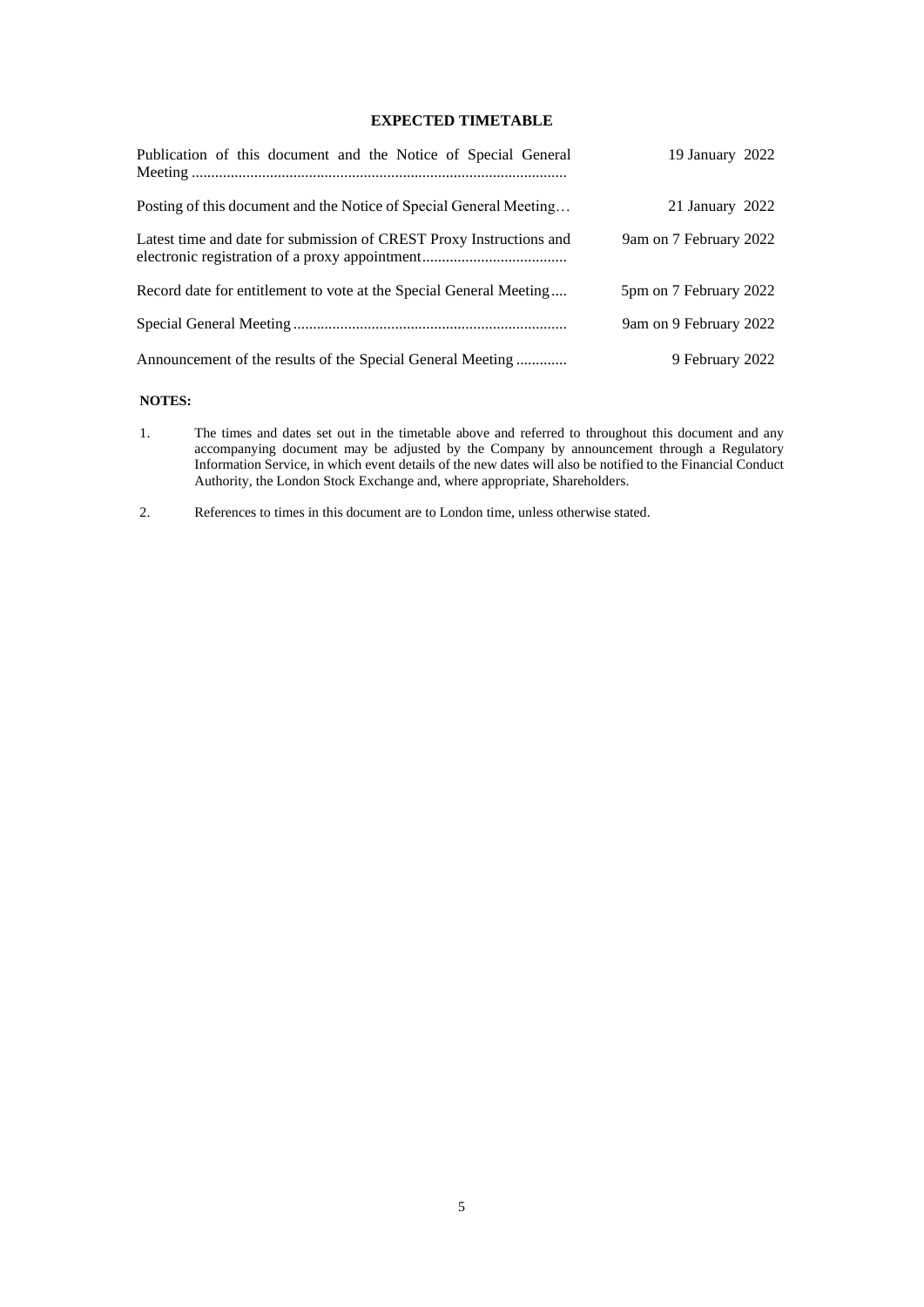# **DIRECTORS AND ADVISERS**

# **Board of Directors**

A list of Directors is set forth in the table as below:

| <b>Name</b>          | Position                                    |
|----------------------|---------------------------------------------|
| Peter Hill CBE       | (Non-Executive Chairman)                    |
| <b>Richard Duffy</b> | (Chief Executive)                           |
| Jacques Breytenbach  | (Finance Director)                          |
| Varda Shine          | (Senior Independent Non-Executive Director) |
| Johannes Bhatt       | (Non-Independent Non-Executive Director)    |
| Matthew Glowasky     | (Non-Independent Non-Executive Director)    |
| Deborah Gudgeon      | (Independent Non-Executive Director)        |
| Octavia Matloa       | (Independent Non-Executive Director)        |
| Bernard Pryor        | (Independent Non-Executive Director)        |
| Alexandra Watson     | (Non-Independent Non-Executive Director)    |

Each of the Director's business address is Capital Tower, 91 Waterloo Road, London, SE1 8RT, although this will become 15-17 Heddon Street, London, W1B 4BF with effect from 31 January 2022, and each of the Director's business telephone number is +44 (0)207 494 8203.

|                                                                                                                                                                                                                                                                                                                                                                                                                                                                                                            | Clarendon House<br>2 Church Street<br>Hamilton<br><b>HM11</b><br>Bermuda                                     |
|------------------------------------------------------------------------------------------------------------------------------------------------------------------------------------------------------------------------------------------------------------------------------------------------------------------------------------------------------------------------------------------------------------------------------------------------------------------------------------------------------------|--------------------------------------------------------------------------------------------------------------|
|                                                                                                                                                                                                                                                                                                                                                                                                                                                                                                            | <b>Rupert Rowland-Clark</b>                                                                                  |
|                                                                                                                                                                                                                                                                                                                                                                                                                                                                                                            | N.M. Rothschild & Sons Limited<br>New Court<br>St Swithin's Lane<br>London<br>EC4N 8AL<br>United Kingdom     |
| Legal adviser to the Company as to English<br>$\mathbf{law}_{1}, \ldots, \mathbf{u}_{n}, \ldots, \mathbf{u}, \mathbf{u}, \mathbf{u}, \ldots, \mathbf{u}, \mathbf{u}, \mathbf{u}, \ldots, \mathbf{u}, \mathbf{u}, \mathbf{u}, \mathbf{u}, \ldots, \mathbf{u}, \mathbf{u}, \mathbf{u}, \mathbf{u}, \mathbf{u}, \mathbf{u}, \mathbf{u}, \mathbf{u}, \mathbf{u}, \mathbf{u}, \mathbf{u}, \mathbf{u}, \mathbf{u}, \mathbf{u}, \mathbf{u}, \mathbf{u}, \mathbf{u}, \mathbf{u}, \mathbf{u}, \mathbf{u}, \mathbf{$ | <b>Ashurst LLP</b><br>London Fruit and Wool Exchange<br>1 Duval Square<br>London<br>E1 6PW<br>United Kingdom |
|                                                                                                                                                                                                                                                                                                                                                                                                                                                                                                            | Link Market Services (Jersey) Limited<br>12 Castle Street<br>St. Helier<br>Jersey<br>JE <sub>2</sub> 3RT     |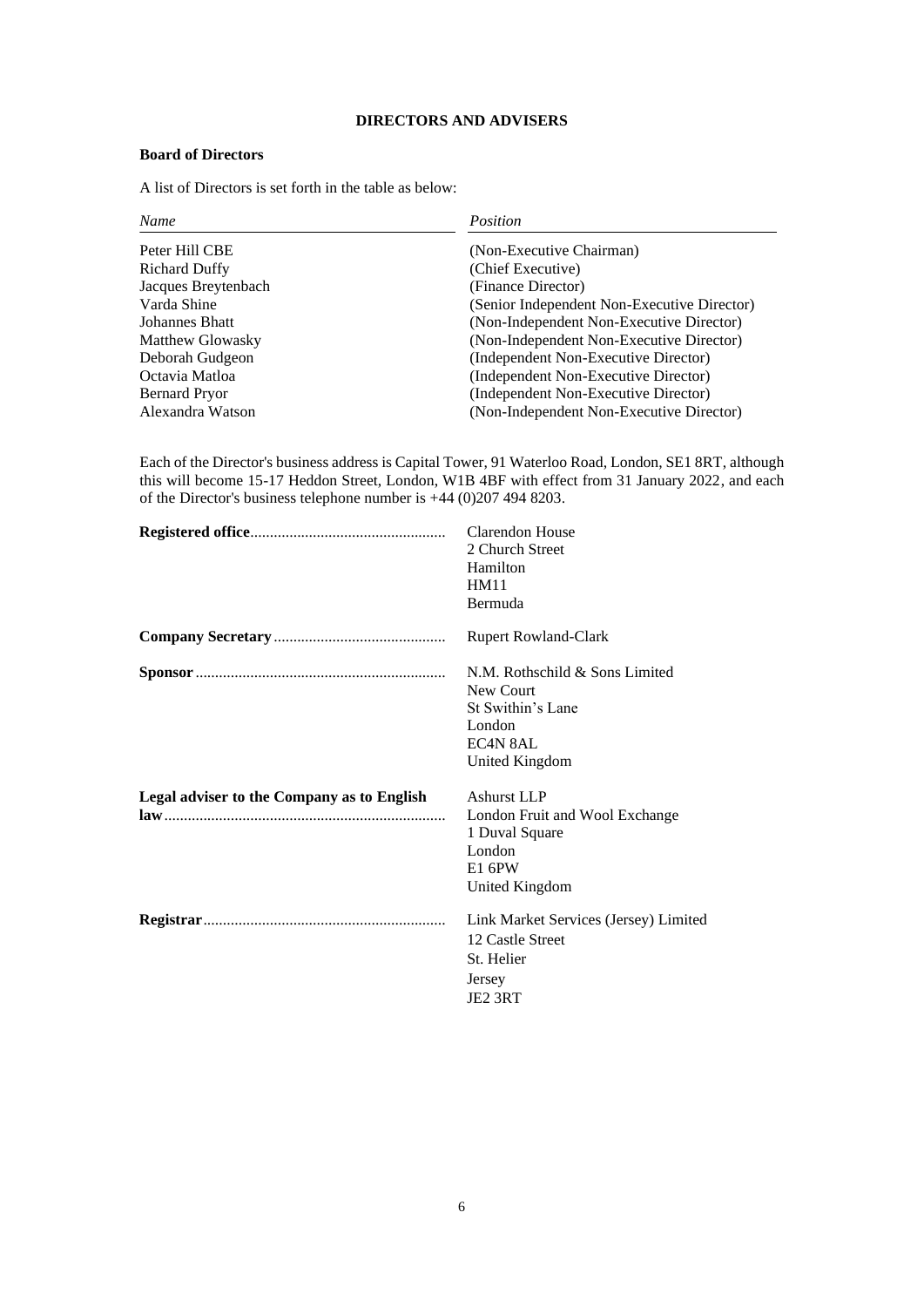#### **PART I – LETTER FROM THE CHAIRMAN**

*Directors:* Peter Hill CBE (Non-Executive Chairman) Richard Duffy (Chief Executive) Jacques Breytenbach (Finance Director) Varda Shine (Senior Independent Non-Executive Director) Johannes Bhatt (Non-Independent Non-Executive Director) Matthew Glowasky (Non-Independent Non-Executive Director) Deborah Gudgeon (Independent Non-Executive Director) Octavia Matloa (Independent Non-Executive Director) Bernard Pryor (Independent Non-Executive Director) Alexandra Watson (Non-Independent Non-Executive Director)

*Registered Office:* Clarendon House 2 Church Street Hamilton HM11 Bermuda

19 January 2022

Dear Shareholder,

# **Proposed entry into a Framework Agreement with the Government of Tanzania and Notice of Special General Meeting**

## **Introduction**

On 13 December 2021, Petra Diamonds Limited (**"Petra"** or the **"Company"**) announced that it, along with its subsidiary undertakings Willcroft Company Limited (**"WCL"**) and Williamson Diamonds Limited (**"WDL"**), had entered into a conditional framework agreement with the Government of the United Republic of Tanzania (**"GoT"**) relating to the operations of the Williamson open pit mine in Tanzania (the **"Framework Agreement"**). The Framework Agreement becoming unconditionally effective and legally binding on Petra is referred to herein as the **"Transaction"**.

# **I am writing to give you further details of the Transaction, including the background to and reasons for the Transaction, and to explain why the Board considers the Transaction to be fair and reasonable and in the best interests of the Shareholders.**

Petra is entering into the Transaction with the GoT in the latter's capacity principally as a regulator and the collector of taxes in Tanzania. However, the GoT is also a related party of Petra for the purposes of the UK Listing Rules by virtue of the GoT's 25 per cent. direct holding in WDL, which it has held since before Petra's ownership of the Williamson mine. Accordingly, the Transaction is classified under the UK Listing Rules as a related party transaction and, given its size, the UK Listing Rules require that the Transaction does not become effective until approval of the Shareholders is obtained. Accordingly, a Special General Meeting is to be held at 1 Heddon Street, London, W1B 4BD at 9.00 a.m. on 9 February 2022 for the purposes of seeking such approval, and a notice convening the Special General Meeting, at which the Resolution will be proposed, is set out at the end of this document. To the best of the knowledge and belief of the Company, neither the GoT nor any of its associates hold(s) any shares in the Company and will not be entitled to vote on the Resolution.

The purpose of this document is to: (i) explain the background to and reasons for the Transaction, (ii) explain why the Board considers the Transaction to be in the interests of Shareholders as a whole, and (iii) convene the Special General Meeting to obtain Shareholder approval for the Transaction.

**The Directors unanimously recommend that the Shareholders vote in favour of the Resolution at the Special General Meeting, as the Directors intend to do in respect of their own beneficial holdings of Ordinary Shares (as applicable), which represent (in aggregate) 159,120 Ordinary Shares, representing approximately 0.08% per cent. of the Company's existing issued ordinary share capital at the Latest Practicable Date.** 

Shareholders should read the whole of this document and not only rely on the summarised information set out in this letter. Shareholders will find definitions for the capitalised terms used in this letter and the rest of this document in Part III ("*Definitions"*) of this document.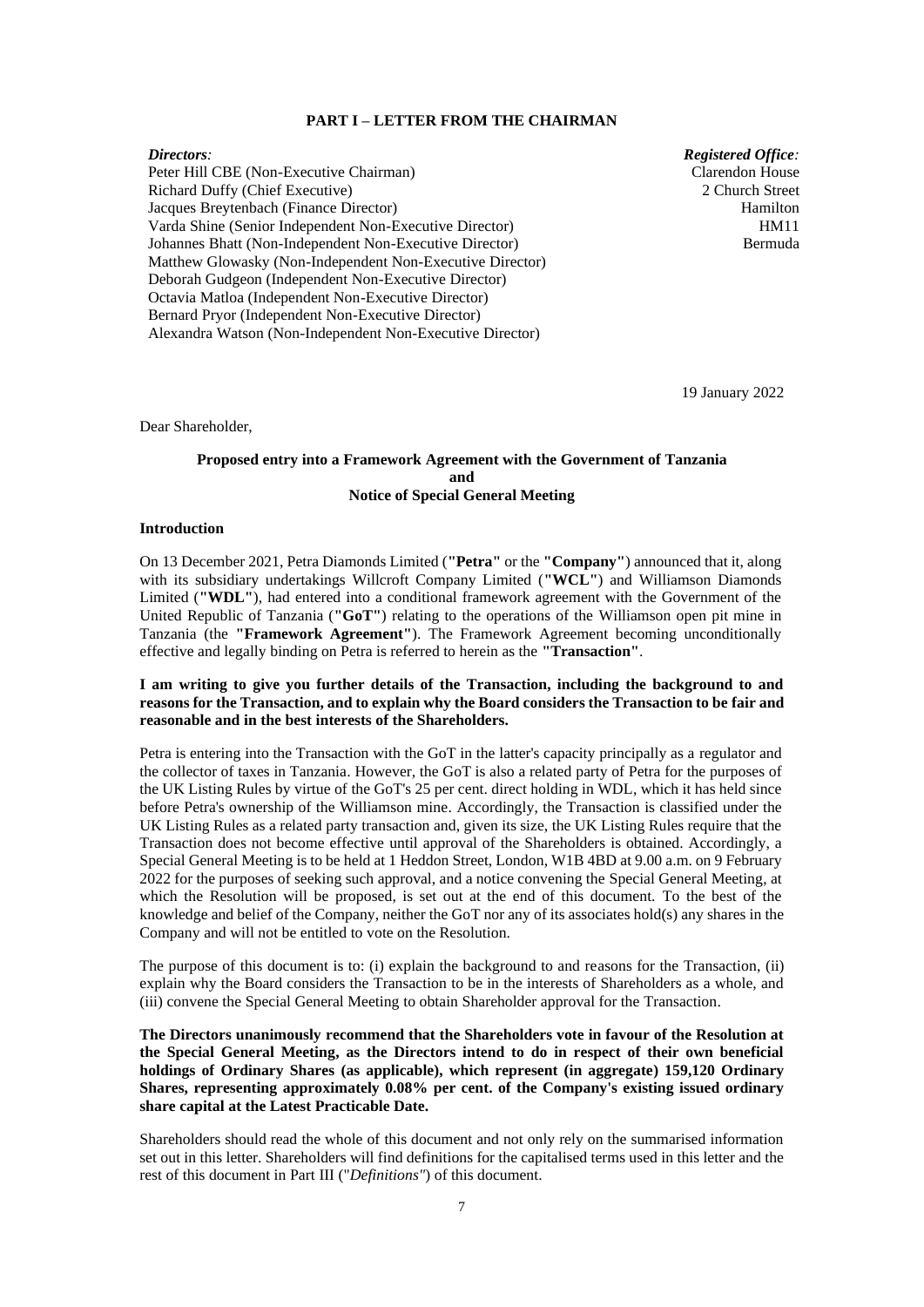#### **Background to and reasons for the Transaction**

The Framework Agreement relates to the operations of the Williamson Mine, which is located in the Mwadui area in the Shinyanga region of Tanzania, and accordingly, to the business operations of WDL. WDL holds a valid and unencumbered special mining licence number 216/2005 dated 25 May 2005 in respect of the Williamson Mine. The special mining licence confers on WDL the exclusive right to mine for diamonds in relation to the licence areas until 2030. The special mining licence may be renewed for a further period, not exceeding the estimated life of the remaining orebody, on the basis more fully set out in the Tanzanian Mining Act, 2010 (the **"Mining Act"**). Pursuant to the Mining Act and the Tanzanian Income Tax Act, 2014, WDL is liable to pay royalties, duties and income tax amounts to the GoT in its capacity as legislator and regulator.

Petra (by way of acquisition of the entire share capital of WCL) completed the acquisition of a 75 per cent. indirect stake in WDL from De Beers in 2009, at which time the GoT was already a 25 per cent. owner of WDL. On 15 December 2021, the Company updated the market as to its non-binding memorandum of understanding with Caspian Limited (the **"Memorandum of Understanding"**) that would, if developed into legally binding definitive transaction agreements in accordance with its terms, see the Company sell to Caspian 50 per cent. (less one share) of its indirect interest in WDL (either through a divestment of shares held by the Company in the capital of WCL or otherwise, and including the disposal of a pro rata portion of the Company's interest in WDL shareholder loans).

WCL and the GoT's relationship with respect to WDL, including in respect of the distribution entitlements of the parties as shareholders in WDL, has been governed by a shareholders' agreement since 1994. WCL, WDL and the GoT replaced the original shareholders' agreement with the Current Shareholders' Agreement in October 2011. The Current Shareholders' Agreement records the parties' desire to restructure certain elements of WDL's capital structure, including in respect of certain shareholder loans granted by WCL to WDL which predate Petra's ownership of WCL, and also provides for the GoT to conduct a review of such matters and for the parties to then meet in good faith to discuss a restructure of the joint venture relationship.

In part as foreshadowed by the Current Shareholders' Agreement and in order to ensure clarity generally on their respective rights and obligations in relation to the economic enjoyment of the Williamson Mine, Petra (along with WCL and WDL, the **"Petra Parties"**) and the GoT have negotiated the terms of the Framework Agreement. The Framework Agreement is a composite agreement which covers arrangements with the GoT in its capacity as a shareholder in WDL and, in particular, also resolves a number of matters linked to the GoT's role as regulator and the collector of taxes in Tanzania. The Petra Parties and the GoT have also agreed to record in the Framework Agreement that, as is currently the case and consistent with the effective management of the Williamson Mine, the management of WDL's Tanzanian operations will be carried out in Tanzania with a continued focus on engaging local talent to maximize employment of Tanzanians. Finally, the Framework Agreement provides for a number of amendments to the Current Shareholders' Agreement, along with the articles of association of WDL, which are required in order to give effect to the Framework Agreement.

#### **Details of the Transaction**

The Framework Agreement is a composite agreement between the GoT and the Petra Parties covering the agreed governance and operational arrangements between the parties in respect of WDL:

• **Capital Restructuring:** First, the Framework Agreement provides for a capital restructuring in respect of WDL (the **"Capital Restructuring"**) for the purposes of implementing Section 10 of the Tanzanian Mining Act, 2017 and Regulation 10 of the Tanzanian Mining (State Participation) Regulations, 2020, which specify that the GoT is entitled to a minimum 16 per cent. non-dilutable free carried interest in any mining company operating under a mining licence (including a proportionate interest in any shareholder loans). The Capital Restructuring will involve: (i) further shares in the capital of WDL being issued and allotted to the GoT with the effect of diluting each of the GoT's and WCL's existing shareholdings by an aggregate of 16 per cent. such that WCL's shareholding will be reduced from 75 per cent. to 63 per cent. and the GoT's shareholding will be increased from 25 per cent. to 37 per cent.; and (ii) the shares in WDL currently held by WCL being transmitted to another entity in the Group such that the Company will either hold shares in WDL directly or through a special purpose subsidiary. In the event the Memorandum of Understanding is developed into legally binding definitive transaction documents in accordance with its terms, the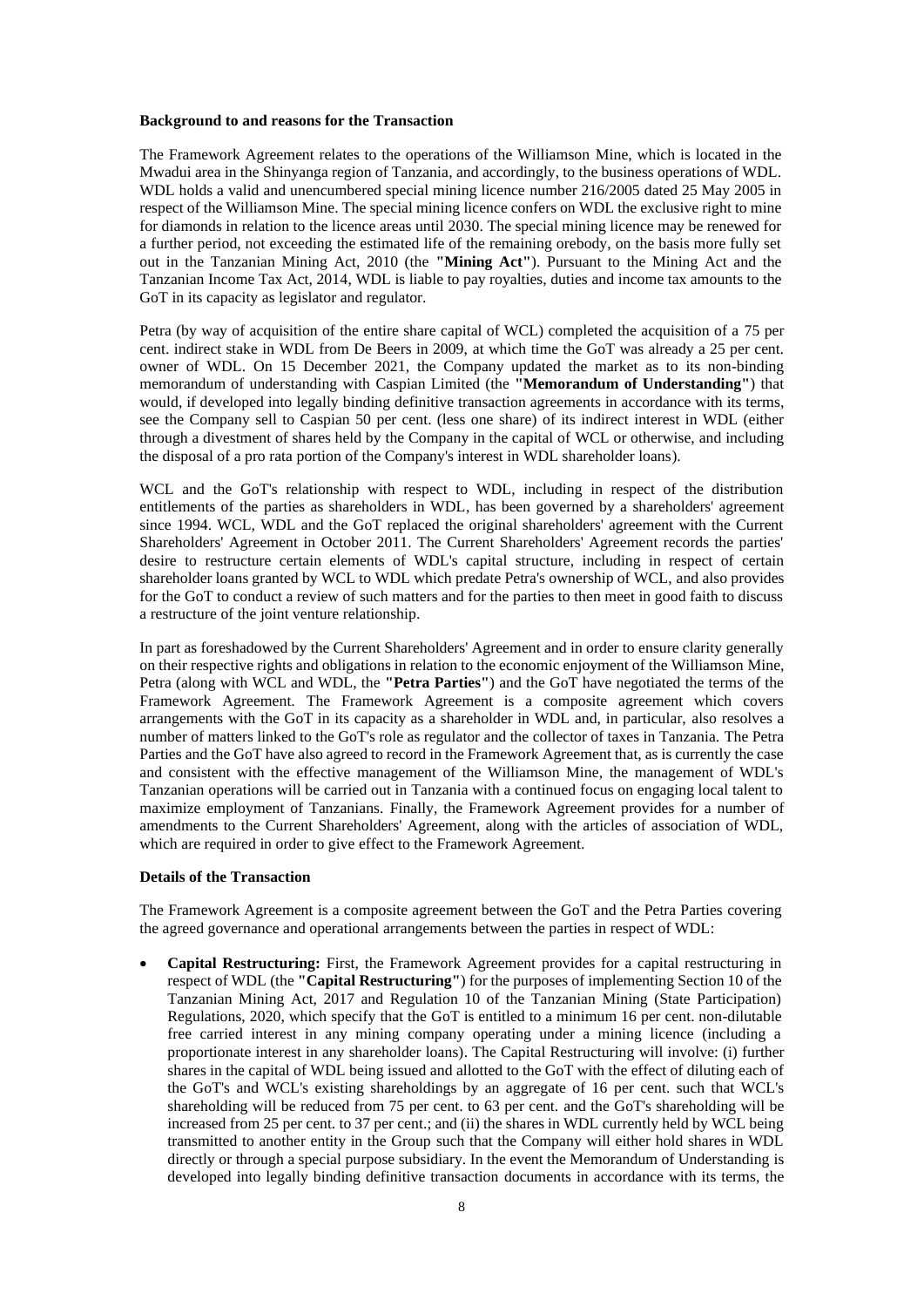Company's indirect shareholding in WDL would be further reduced from 63 per cent. to approximately 31.5 per cent. following a sale to Caspian of a portion of its holdings.

The Capital Restructuring will also involve a reorganisation of the shareholder loans currently owed to WCL by WDL, which reflect capital previously provided in the form of shareholder loans to WDL through WCL. WCL is also required by Tanzanian law to contribute 16 per cent. of the value of these shareholder loans to the GoT, and accordingly, the Petra subsidiaries' intra-group debt arrangements shall be reorganised such that the principal amounts outstanding under those loans are held as to 84 per cent. by the relevant Petra Party (or Petra Parties, as applicable) and 16 per cent. by the GoT, although this will have a minimal effect on the Group consolidated accounts. In the event the Memorandum of Understanding is developed into legally binding definitive transaction documents in accordance with its terms, Petra's indirect entitlements under the outstanding shareholder loans would be further reduced to approximately 42 per cent. following a sale of a portion of such loans to Caspian.

The Directors note that the GoT's rights under the Tanzanian Mining Act, 2017 and the Tanzanian Mining (State Participation) Regulations, 2020, as referred to above, are entitlements as a matter of Tanzanian law, and accordingly, that such rights are not themselves ultimately subject to Petra shareholder approval or conditional in any respect. The Directors believe that arrangements to reflect these rights would need to be implemented regardless of receipt of approval for the Framework Agreement or the Framework Agreement ultimately becoming effective.

- **Economic Benefit Sharing Ratio:** Second, the Framework Agreement provides for an overall economic benefit sharing (**"EBS"**) ratio between GoT and Petra in relation to their future economic enjoyment of the activities of the Williamson Mine. The agreed EBS ratio is 55:45 as between GoT:Petra and is intended to capture the parties' entitlements as shareholders (including as to dividends and repayments on the shareholder loans, in each case taking into account the Capital Restructuring) as well as, with respect to the GoT, the revenue it collects from WDL arising from taxes, royalties, fees and other fiscal levies. This is a long term arrangement between the parties and is designed to ensure that the GoT receives its fair share of its overall benefits due from the WDL enterprise as a whole, not just through its shareholding. No distributions under the EBS are currently expected to be made in the near term. In the event the Memorandum of Understanding is developed into legally binding definitive transaction documents in accordance with its terms, the EBS ratio would be maintained with Petra and Caspian each being entitled to 22.5 per cent. of any prospective benefits.
- **Settlement of disputes:** Third, the Framework Agreement records the full and final settlement of a number of long-standing, historic disputes arising between the GoT and the Petra Parties, involving the payment by WDL to the GoT of the sum of US\$20 million (the **"Settlement Sum"**). These disputes relate to WDL's historical payment of tax and levies from both before and after WDL's acquisition by Petra and various other matters in connection with the operation of the Williamson Mine. The payment of the Settlement Sum shall be made in instalments, with the first instalment of US\$5 million to be paid once PDL and the GoT have fully met their respective financial contributions to restore operations at the Williamson Mine (including the sale of the Confiscated Diamond Parcel described below). The subsequent instalments of the settlement amount are to be made annually at amounts between US\$3 million and US\$5 million depending on WDL's ability to pay, as determined by WDL's board of directors.

The Framework Agreement also provides that PDL and the GoT will provide financial assistance for the restart of operations at the Williamson Mine, with PDL having already provided funding and the GoT agreeing to allocate the proceeds from the sale of the 71,654.45 carat parcel of diamonds from the Williamson Mine that was previously confiscated and blocked for export, as previously announced by the Company on 11 September 2017 (the "Confiscated Diamond Parcel"). The original value of the Confiscated Diamond Parcel was assessed in September 2017, as previously disclosed, at approximately US\$15 million, although Petra has not had the parcel independently valued.

Finally, the Framework Agreement addresses a number of matters in respect of WDL's balance sheet and VAT position and future fiscal arrangements. In particular:

• in order to tidy-up the WDL balance sheet, alongside the reorganisation of the recent WDL shareholder loans, the GoT and the Petra Parties have agreed to write-off an historic shareholder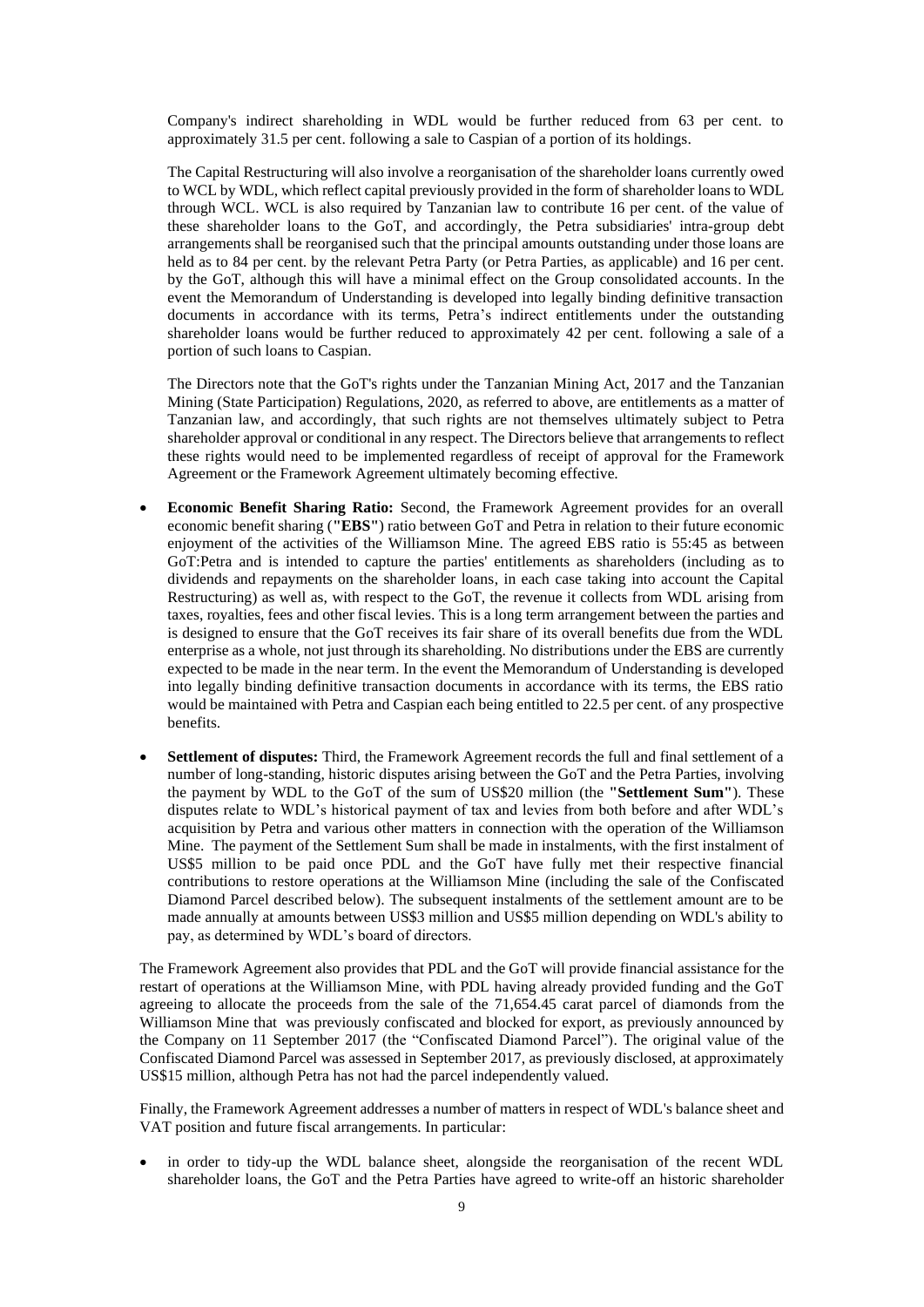loan payable of US\$98 million on the books of WDL (in favour of WCL). The loan, which Petra inherited when it acquired WCL from De Beers in 2009, is unsecured and Petra has never received any interest payments on it. Petra presently records no value for the historic loan in its consolidated accounts, and accordingly, the write-off shall have no effect on Petra's financial position; and

• the GoT, Petra and WCL have also agreed that WDL shall be entitled to off-set its unpaid and overdue VAT receivables against future direct taxes, royalties, duties, fees and other fiscal levies payable by it to the GoT, with such off-set taxes, royalties, duties, fees and other fiscal levies treated as paid for the purposes of the EBS ratio. These WDL receivables have been largely written off in the Petra Group consolidated accounts.

Further details in relation to the terms of the Framework Agreement are contained in Part II ("*Additional Information"*) of this document.

**The Directors believe the Framework Agreement will be a key driver towards continuing the ramp up of, and maintaining successful, operations at the Williamson Mine. The Framework Agreement provides for the important resolution of a number of long-standing disputes with the GoT and facilitates the contribution to WDL of the proceeds of a sale of the Confiscated Diamond Parcel. The Framework Agreement clarifies historic complexities in the corporate and shareholding arrangements of WDL, which the Directors believe should simplify the means of extracting value for the Group from its interest in the Williamson mine. Accordingly, the Directors consider the Framework Agreement to be of material importance to the strength and success of WDL and its business operations.** 

**Further, the Directors believe the Framework Agreement implements the GoT's entitlements under the Tanzanian Mining legislation in an effective way. The Directors believe that failure to approve the Framework Agreement would likely lead to alternate arrangements for the implementation of the GoT's rights in this regard, which may not involve as favourable terms for the Petra Parties as are reflected in the Framework Agreement.**

In addition to shareholder approval, the Framework Agreement becoming legally effective remains subject to the satisfaction of a number of other conditions, including the approval of the Petra South African lender group.

#### **Special General Meeting**

A notice convening the Special General Meeting, to be held at 9.00 a.m. on 9 February 2022 at 1 Heddon Street, London, W1B 4BD, is set out at the end of this document. The purpose of the Special General Meeting is to seek Shareholders' approval for the Transaction.

Notice of 14 clear days has been given in accordance with the Company's Bye-Laws. The Directors believe it is necessary to hold the Special General Meeting as soon as possible to ensure there are no unnecessary delays in connection with the completion of the Transaction.

It is expected that, subject to approval of the Resolution, the receipt of approval from the Petra South African lender group and to the receipt of final approvals from the GoT, the Transaction will complete and the Framework Agreement will become effective by 30 June 2022.

#### **Action to be taken**

Shareholders entitled to attend and vote at the above meeting or any adjournment thereof may appoint one or more proxies to attend and vote in their stead on a show of hands or on a poll. A proxy need not be a Shareholder of the Company. A Shareholder who is the holder of two or more shares may appoint more than one proxy to represent him and vote on his behalf in respect of different shares.

It is intended that voting on the Resolution at the Special General Meeting will be conducted on a poll, rather than a show of hands. A poll reflects the number of voting rights exercisable by each Shareholder and so the Board considers it a more democratic method of voting, which is increasingly being adopted by a number of listed companies.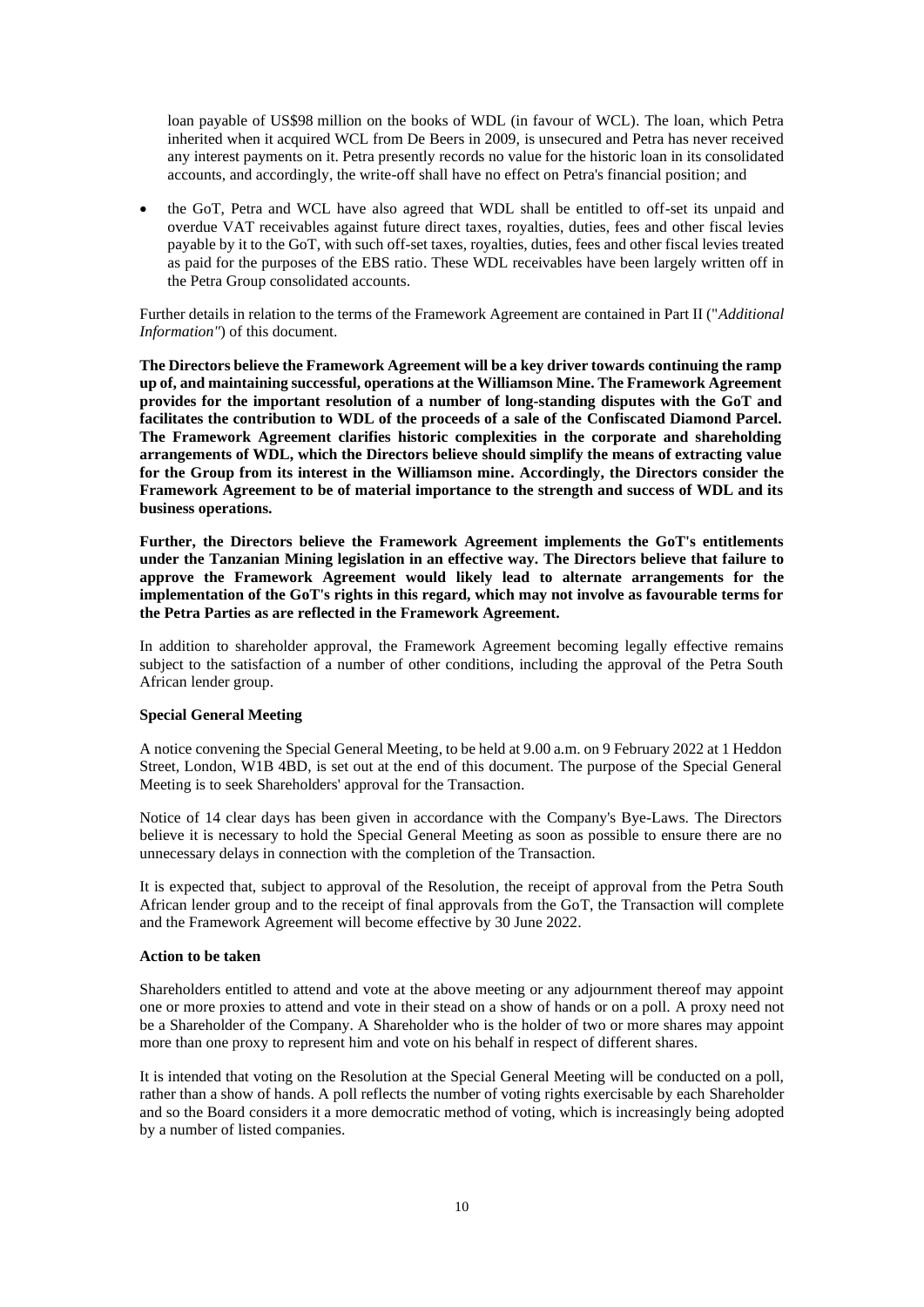In order to reduce costs and minimise the Company's environmental impact, the Company would encourage members to cast their proxy vote electronically by registering using their unique IVC via the shareholder portal at www.signalshares.com or, for CREST Members, via CREST.

To be valid, any paper form of proxy in relation to certificated shares must be lodged with the Company's UK branch registrars, Link Group, PXS 1, Central Square, 29 Wellington Street, Leeds, LS1 4DL, United Kingdom (together with the original or notarially certified copy of any power of attorney or other power under which it is executed (if any)) not less than 48 hours (excluding non-working days) before the time appointed for the Special General Meeting or any adjournment thereof.

Shareholders who hold Ordinary Shares in certificated form may submit their proxy electronically at www.signalshares.com using their 11 digit Investor Code (**"IVC"**), so as to have been received by the Company's registrars not less than 48 hours (excluding weekends and public holidays) before the time appointed for the meeting or any adjournment of it. A Shareholder can find their IVC on their share certificate, or Signal Shares users [\(www.signalshares.com\)](http://www.signalshares.com/) will find this under 'Manage your account' when logged in to the Signal Shares portal. A Shareholder can also obtain this by contacting the Registrar, Link Group, by calling  $+44$  (0)371 664 0300. Lines are open from 9.00 a.m. to 5.30 p.m. Monday to Friday, excluding public holidays in England and Wales. Calls are charged at the standard geographic rate and will vary by provider. Calls outside the UK will be charged at the applicable international rate. By registering on the signal shares portal, you can manage your shareholding, including to:

- change your dividend payment instruction;
- update your address; and
- select your communication preference.

Only those members entered on the register of members of the Company at close of business (UK time) on 7 February 2022 shall be entitled to attend and vote at the Special General Meeting in respect of the number of shares registered in their name at that time. Changes to entries on the register of members after close of business (UK time) on 7 February 2022 shall be disregarded in determining the rights of any person to attend or vote at the meeting.

DI Holders holding Ordinary Shares in uncertificated form as Depositary Interests who are CREST Members and who wish to appoint a proxy through the 'CREST Electronic Proxy Appointment Service' may do so for the Special General Meeting and any adjournment(s) of the meeting in accordance with the procedures described in the CREST Manual. CREST personal members or other CREST Sponsored Members, and those CREST Members who have appointed a voting service provider(s), should refer to their CREST Sponsor or voting service provider(s), who will be able to take the appropriate action on their behalf.

In order for a proxy appointment or instruction made using the CREST service to be valid, the appropriate CREST message (a "**CREST Proxy Instruction**") must be properly authenticated in accordance with Euroclear's specifications and must contain the information required for such instructions, as described in the CREST Manual. The message, regardless of whether it constitutes the appointment of a proxy or an amendment to the instruction given to a previously appointed proxy, must, in order to be valid, be transmitted so as to be received by the Company's agent (ID RA10) not less than 72 hours (excluding non-working days) before the time appointed for the Special General Meeting or any adjournment thereof. For this purpose, the time of receipt will be taken to be the time (as determined by the timestamp applied to the message by the CREST Applications Host) from which the Company's agent is able to retrieve the message by enquiry to CREST in the manner prescribed by CREST. After this time, any change of instructions to proxies appointed through CREST should be communicated to the appointee through other means.

CREST Members and, where applicable, their CREST Sponsors or voting service provider(s) should note that Euroclear does not make available special procedures in CREST for any particular messages. Normal system timings and limitations will therefore apply in relation to the input of CREST Proxy Instructions. It is the responsibility of the CREST Member concerned to take (or, if the CREST Member is a CREST personal member or Sponsored Member or has appointed a voting service provider(s), to procure that his CREST Sponsor or voting service provider(s) take(s)) such action as shall be necessary to ensure that a message is transmitted by means of the CREST system by any particular time. In this connection, CREST Members and, where applicable, their CREST sponsors or voting service provider(s)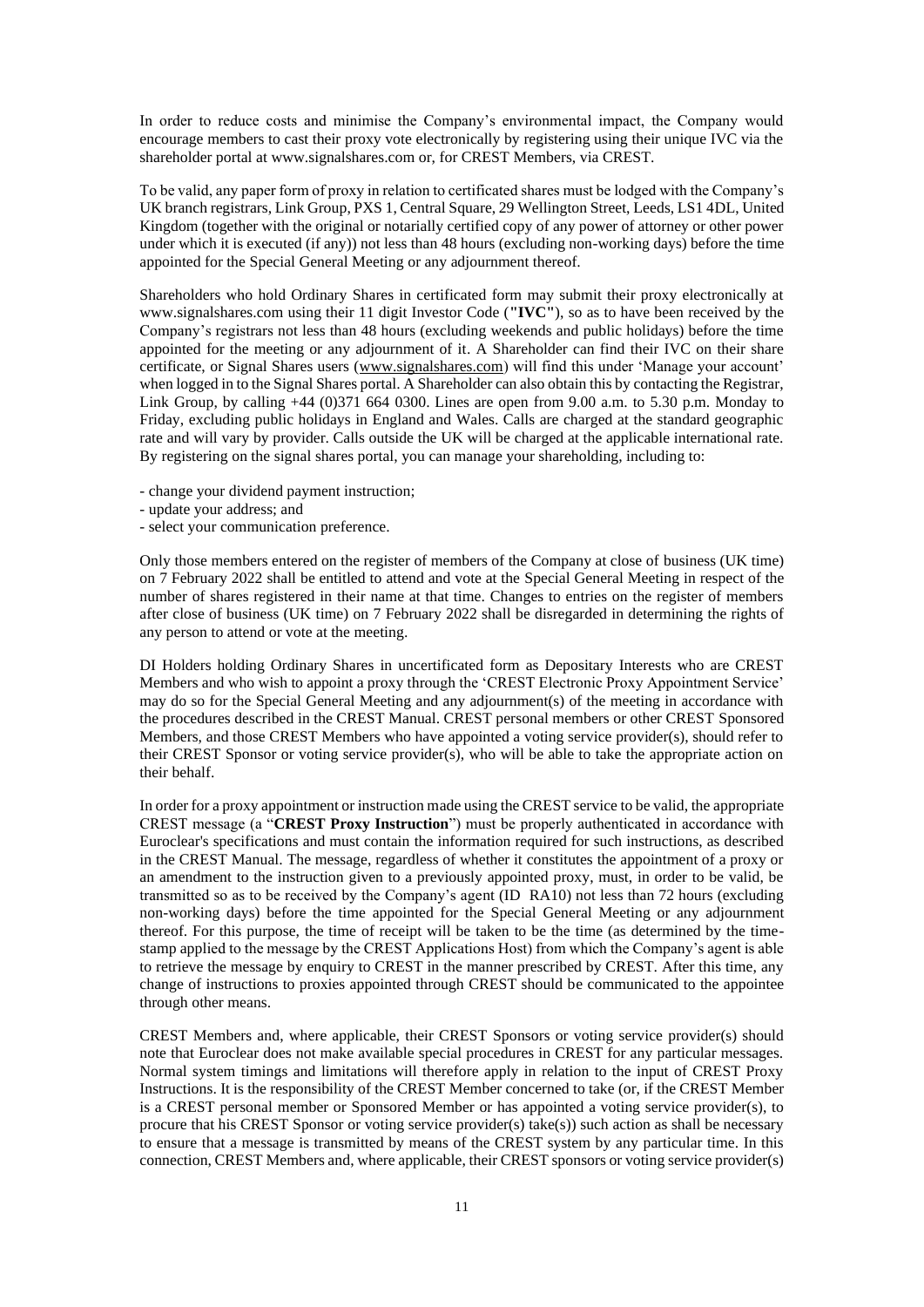are referred to those sections of the CREST Manual concerning practical limitations of the CREST system and timings.

The Company may treat as invalid a CREST Proxy Instruction in the circumstances set out in Regulation 35(5)(a) of the Uncertificated Securities Regulations 2001.

Any DI Holders in the Company who cannot give voting instructions via CREST should instruct Link Group to vote in respect of the holder's interest.

If you require a paper proxy, please contact our Registrar, Link Group by email at enquiries@linkgroup.co.uk, or by calling Link Group at +44 (0)371 664 0300. Lines are open from 9.00 a.m. to 5.30 p.m. Monday to Friday, excluding public holidays in England and Wales. Calls are charged at the standard geographic rate and will vary by provider. Calls outside the UK will be charged at the applicable international rate. Submission of a proxy vote shall not preclude a member from attending the Special General Meeting in respect of which the proxy is appointed or at any adjournment thereof.

Any DI Holders in the Company who do not lodge their voting instructions via the CREST electronic proxy appointment service may request a paper version of the form of direction and submit this together with the power of attorney or other authority (if any) under which it is signed, or a notarially or otherwise certified copy of such power or authority, to Link Asset Services, PXS 1, Link Group, Central Square, 29 Wellington Street, Leeds LS1 4DL, United Kingdom, not later than 72 hours before the time appointed for the meeting.

#### **Further information**

Shareholders should consider further information contained in Part II (*"Additional Information"*) and Part III (*"Definitions"*) of this document. You are advised to read the whole of this document and not to rely solely on the information contained in this letter.

The results of the votes cast at the Special General Meeting will be announced as soon as possible once known through a Regulatory Information Service and on the Company's website.

#### **Fair and Reasonable**

The Board, which has been so advised by Rothschild  $&$  Co acting in its capacity as the Company's Sponsor, consider the terms of the Transaction as described herein to be fair and reasonable as far as Shareholders are concerned. In providing its advice to the Board, Rothschild & Co has taken into account the Board's commercial assessment of the Transaction.

#### **Recommendation**

The Board considers the Transaction to be in the best interests of Shareholders as a whole. Accordingly, the Board unanimously recommends that Shareholders vote in favour of the Resolution at the Special General Meeting, as the Directors intend to do in respect of their own beneficial holdings of Ordinary Shares (as applicable), which represent (in aggregate) 159,120 Ordinary Shares, representing approximately 0.08% per cent. of the Company's existing issued ordinary share capital at the Latest Practicable Date.

Yours faithfully

*Peter Hill CBE* Chairman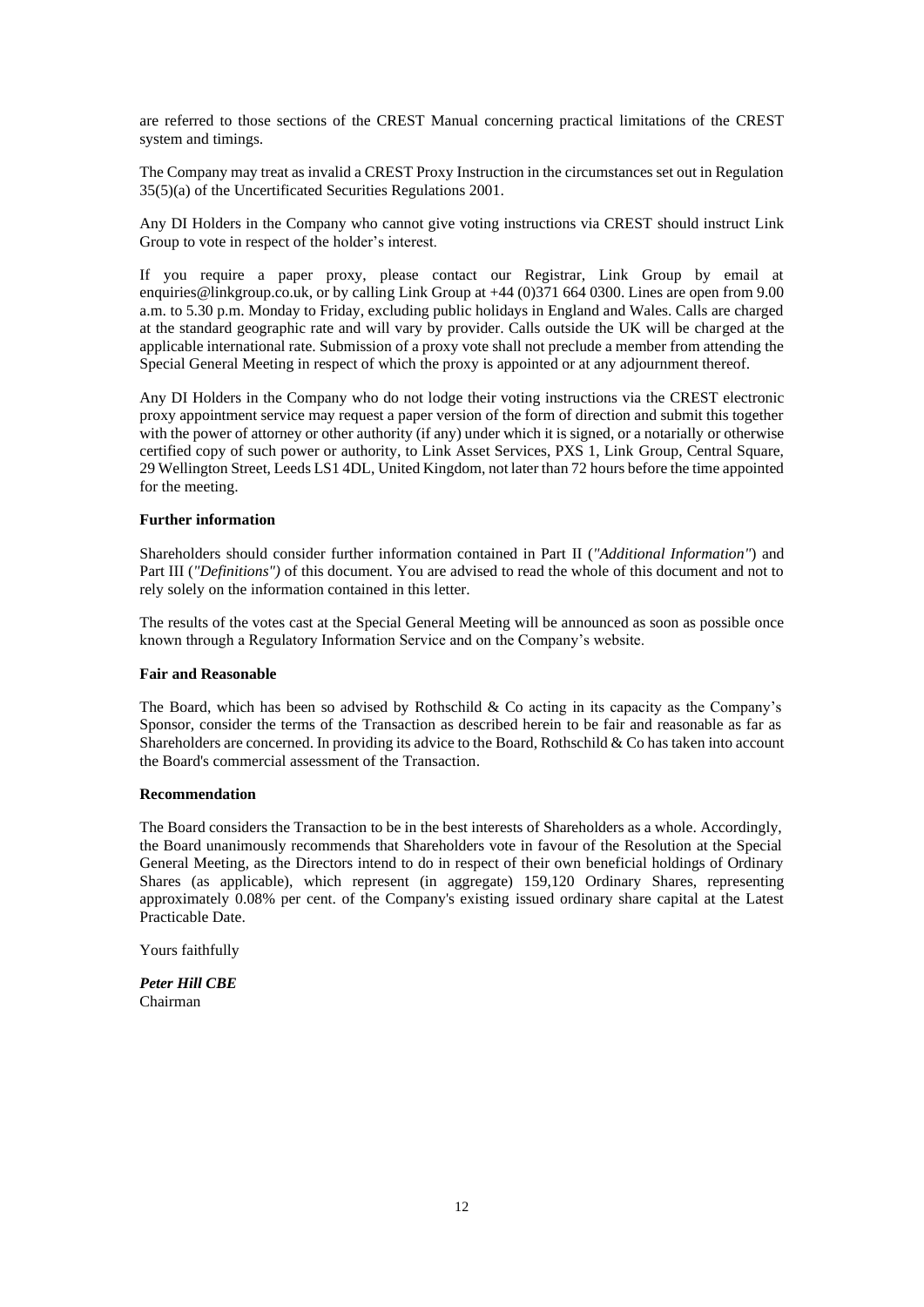# **PART II – ADDITIONAL INFORMATION**

## 1. **Company Information**

The Company was incorporated and registered in Bermuda under the Companies Act 1981 (Bermuda) on 25 March 1997 and is an exempted company limited by shares with the name Petra Diamonds Limited and registration number EC 23123.

The Company is domiciled in the United Kingdom. The registered office of the Company is 2 Clarendon House, Church Street, Hamilton, HM11, Bermuda, and the business address for all Directors is Capital Tower, 91 Waterloo Road, London, SE1 8RT.

The Company's telephone number is +44 (0)207 494 8203.

The principal legislation under which the Company operates is the Companies Act 1981 (Bermuda). The liability of each Shareholder is limited by the amount, if any, unpaid on the shares held by him.

The legal entity identifier of the Company is 213800X4QZIAVSA12860.

#### **2. Directors**

The Directors of the Company are:

| Name                 | Position                                    |
|----------------------|---------------------------------------------|
| Peter Hill CBE       | (Non-Executive Chairman)                    |
| <b>Richard Duffy</b> | (Chief Executive)                           |
| Jacques Breytenbach  | (Finance Director)                          |
| Varda Shine          | (Senior Independent Non-Executive Director) |
| Johannes Bhatt       | (Non-Independent Non-Executive Director)    |
| Matthew Glowasky     | (Non-Independent Non-Executive Director)    |
| Deborah Gudgeon      | (Independent Non-Executive Director)        |
| Octavia Matloa       | (Independent Non-Executive Director)        |
| <b>Bernard Pryor</b> | (Independent Non-Executive Director)        |
| Alexandra Watson     | (Non-Independent Non-Executive Director)    |
|                      |                                             |

## **3. Major Shareholders**

Save as set out below, as at the Latest Practicable Date, the Company is not aware of any person who, directly or indirectly, has a notifiable interest in five per cent. or more of the Company's capital or voting rights:

| <i>Shareholder</i>            | Number of existing Ordinary<br>Shares <sup>1</sup> | Percentage of Voting<br>Rights Held |
|-------------------------------|----------------------------------------------------|-------------------------------------|
| Vontobel Holding AG           | 34,616,512                                         | 17.83%                              |
| Monarch Master Funding 2      | 23,327,593                                         | 12.01%                              |
| (Luxembourg) S.a r.l.         |                                                    |                                     |
| Invesco Ltd.                  | 16,379,335                                         | 8.43%                               |
| Franklin Templeton Investment | 12,387,213                                         | 6.38%                               |
| Management Limited            |                                                    |                                     |
|                               |                                                    |                                     |
| The Terris Fund, SPC          | 10,756,998                                         | 5.54%                               |

<sup>&</sup>lt;sup>1</sup> The number of existing Ordinary Shares shown takes into account the share consolidation that became effective on 29 November 2022.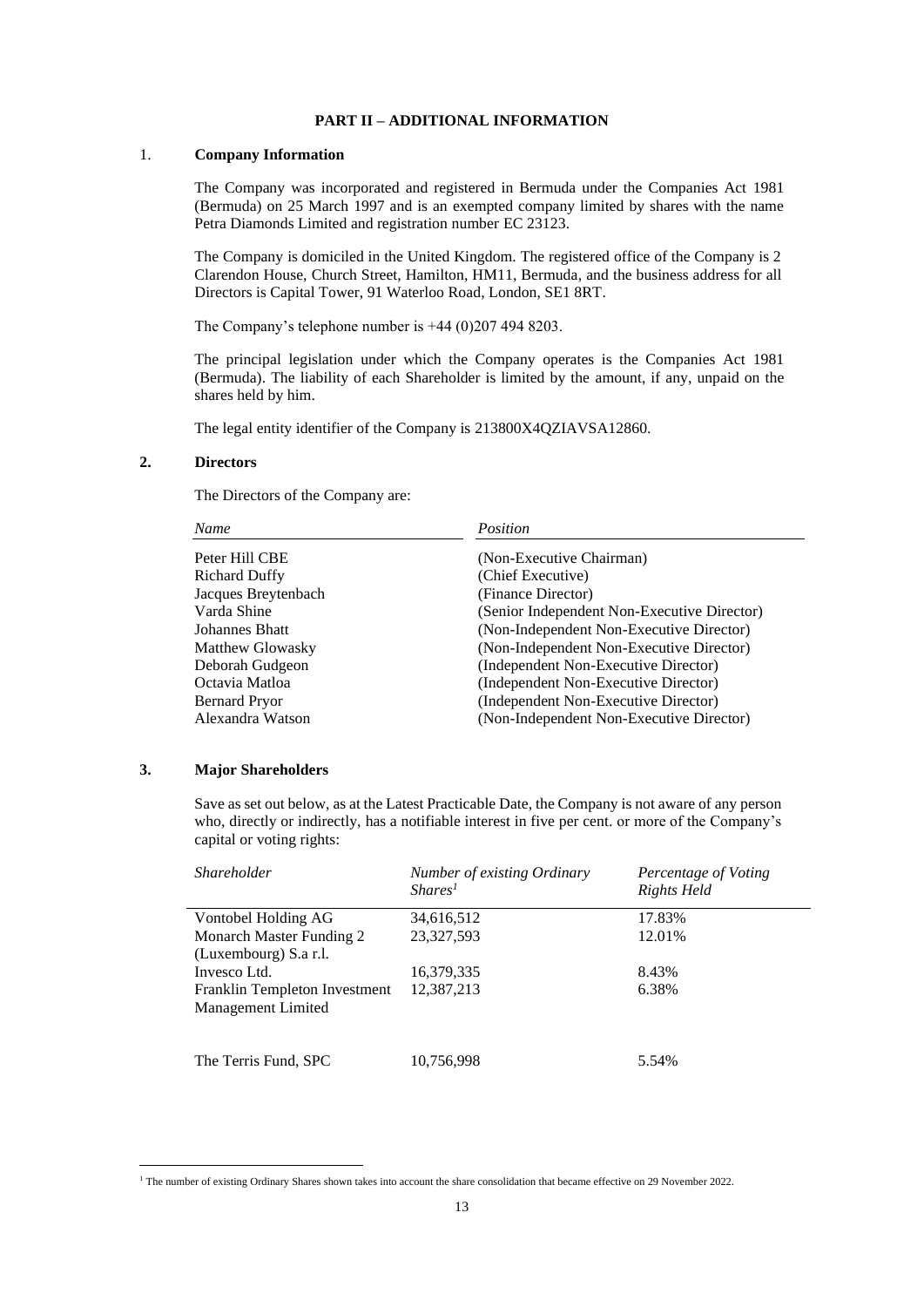#### **4. Material Contracts**

Other than:

- the Current Shareholders' Agreement (further details of which can be found below); and
- the Framework Agreement (further details of which can be found below and in Part I ("*Letter from the Chairman"*) to this document),

there are no material contracts, other than contracts entered into in the ordinary course of business, to which the Company or any member of the Group is a party, that in the opinion of the Company contain information that Shareholders would reasonably require to make a properly formed assessment of how to vote on the Resolution.

#### *Current Shareholders' Agreement*

On 7 October 2011, a shareholders' agreement was entered into between (i) Willcroft Company Limited (as the Company's subsidiary shareholder), (ii) Williamson Diamonds Limited and (iii) the Government of the United Republic of Tanzania, in relation to Williamson Diamonds Limited (the **"Current Shareholders' Agreement"**). The Current Shareholders' Agreement governs the rights and obligations of the shareholders in WDL, and the operation of WDL.

The Current Shareholders' Agreement provides for a WDL board of seven directors, with WCL appointing four of the seven directors and the GoT appointing the remaining three; in each case following consultation with the other shareholder. The current directors are:

- Richard Duffy, Jacques Breytenbach, Thashmi Doorasamy and Ayoub Mwenda, appointed by WCL; and
- Emmanuel Maduhu Subbi, Gabriel Pascal Malata and Lekinyi Mollel, appointed by the GoT.

The Current Shareholders' Agreement contains minority protections including a reserved matter regime for both board and shareholder decision-making, requiring unanimous board consent for decisions regarding material capital expenditure, material disposals and material financing and/or security arrangements, and requiring unanimous shareholder consent for strategic decisions, decisions with respect to disposals, mergers and acquisitions, decisions in respect of the corporate structure of WDL and decisions with respect to obtaining external financing for WDL. The management of day-to-day operations at the Williamson Mine are delegated to the "Mine Operator" acting in accordance with terms agreed by WDL's shareholders.

The Current Shareholders' Agreement hard-wires a dividend and distribution policy, which takes into consideration the shareholder loan arrangements in place at the time the Current Shareholders' Agreement was executed and provides for a default distribution of 40% of "Distributable Cash" to WDL's shareholders.

The Current Shareholders' Agreement includes restrictions on the transfer of shares by either shareholder without the other's consent and also provides for a "right of first offer" in favour of the other shareholders should one shareholder wish to sell its shares in WDL.

The Current Shareholders' Agreement is governed by the laws of Tanzania.

#### *Framework Agreement*

The terms of the Framework Agreement are described in Part I ("*Letter from the Chairman"*) to this document.

The Framework Agreement will also amend the Current Shareholders' Agreement and the articles of association of WDL in order to give effect to the constituent commercial arrangements governed by the Framework Agreement and to remove concepts that would be inconsistent with the new arrangements as agreed in the Framework Agreement.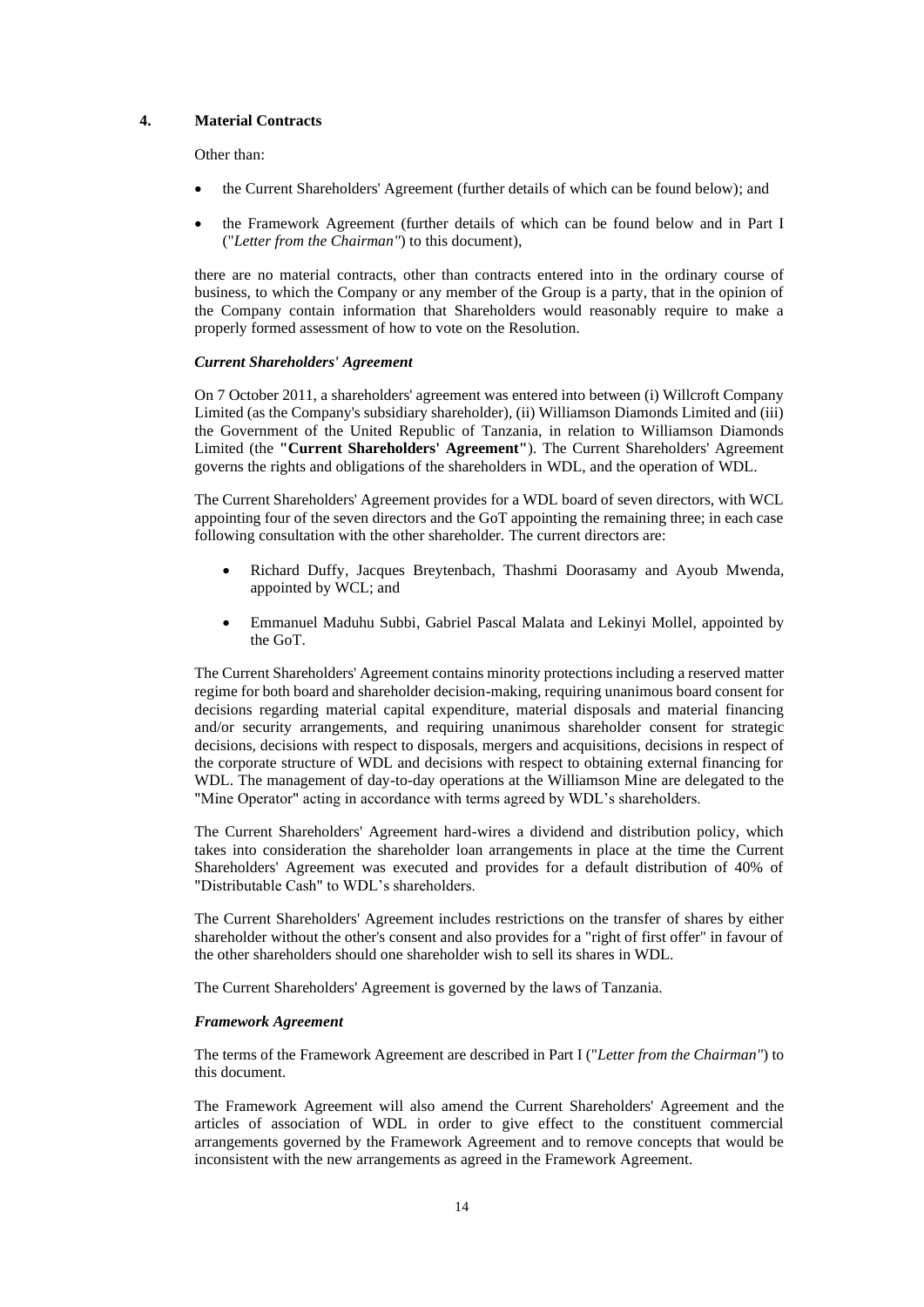# **5. Significant Change**

Save as set out below, there has been no significant change in the financial position or financial performance of the Group since 30 June 2021, being the date to which the Company's 2021 Annual Report, released on 12 October 2021, has been prepared:

- (a) On 12 July 2021, the Company announced that the 39.34 carat exceptional Type IIb blue diamond recovered at the Cullinan Diamond Mine in April 2021 (previously announced on 1 April 2021) had been sold to a partnership between De Beers and Diacore for US\$40,180,180, payable in cash prior to delivery of the stone;
- (b) On 25 August 2021, the Company announced that the 342.92 carat Type IIa white diamond (previously announced on 28 July 2021) and an 18.30 carat Type IIb blue diamond, both recovered at the Cullinan Diamond Mine in South Africa, had been sold into a partnership with Stargems (Pty) Ltd. It was reported that the Company would receive an upfront payment of US\$10.0 million for the 342.92 carat stone and US\$3.5 million for the 18.30 carat stone, as well as retaining a 50 per cent. interest in the profit uplift of the polished proceeds of both diamonds, after costs;
- (c) On 26 October 2021, the Company announced, as part of its unaudited trading update for the three months ended 30 September 2021, that operations had recommenced at the Williamson Mine during the period with 0.36 Mt ROM processed, yielding 14.4 Kcts. The Williamson Mine was originally placed on care and maintenance in April 2020 in order to preserve its liquidity, at a time when diamond pricing was impacted by the COVID-19 pandemic. In a further announcement on 18 January 2022, the Company confirmed, as part of its unaudited trading update for the six months to 31 December 2021, that the Williamson Mine had processed 1.35 Mt ROM during the period (including the 0.36 Mt processed to 30 September 2021), yielding 82.9 Kcts (including the 14.4 Kcts to 30 September 2021). The move to restart operations, coupled with the subsequent sale of an exceptional pink diamond from the Williamson Mine as set out in paragraph 5(d) of this Part II below, is expected to have a positive impact on the Company's earnings and largely mitigate the cost drag of the maintenance of the Williamson Mine as well as the need for Petra, in its capacity as majority shareholder, to fund the likely shortfall in working capital requirements should the mine have remained on care and maintenance.
- (d) On 15 December 2021, the Company announced the results of its third tender of the Financial Year 2022 at which 885,136 carats were sold for a total of US\$128.3 million with like-for-like rough diamond prices having increased by ca. 16% on the six months to June 2021. This tender included a 295.79 carat white stone recovered from the Cullinan Diamond Mine in South Africa which sold for US\$13.9 million and a 32.32 carat exceptional pink diamond recovered from the Williamson Mine which sold for US\$13.8 million. These tender results mean that in the three tenders that have so far been held in the Financial Year 2022, the Company has sold a total of 1,595,851 carats for a total of US\$264.7 million.

# **6. Consent**

Rothschild  $&$  Co has given and has not withdrawn its written consent to the inclusion in this document of the references to its name in the form and context in which they are included.

# **7. Documentation Available for Inspection**

Copies of the following documents will be available for inspection on the Company's website at https://www.petradiamonds.com/investors/shareholders/meetings/from the date of this document until the close of the Special General Meeting:

- the Memorandum of Association and Bye-Laws of the Company;
- the consent letter referred to in paragraph 6 of this Part II ("*Additional Information*") of this document; and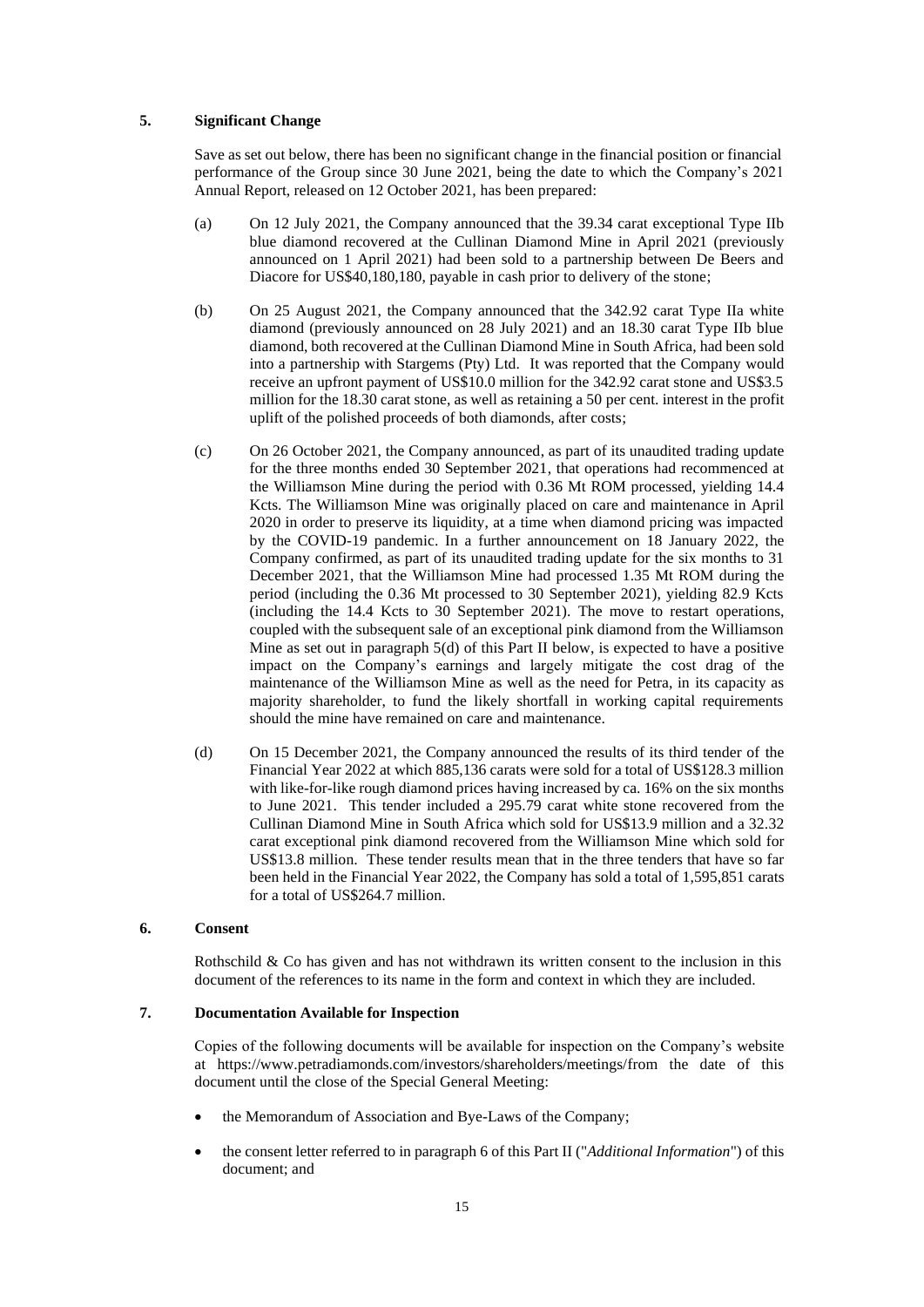• this document.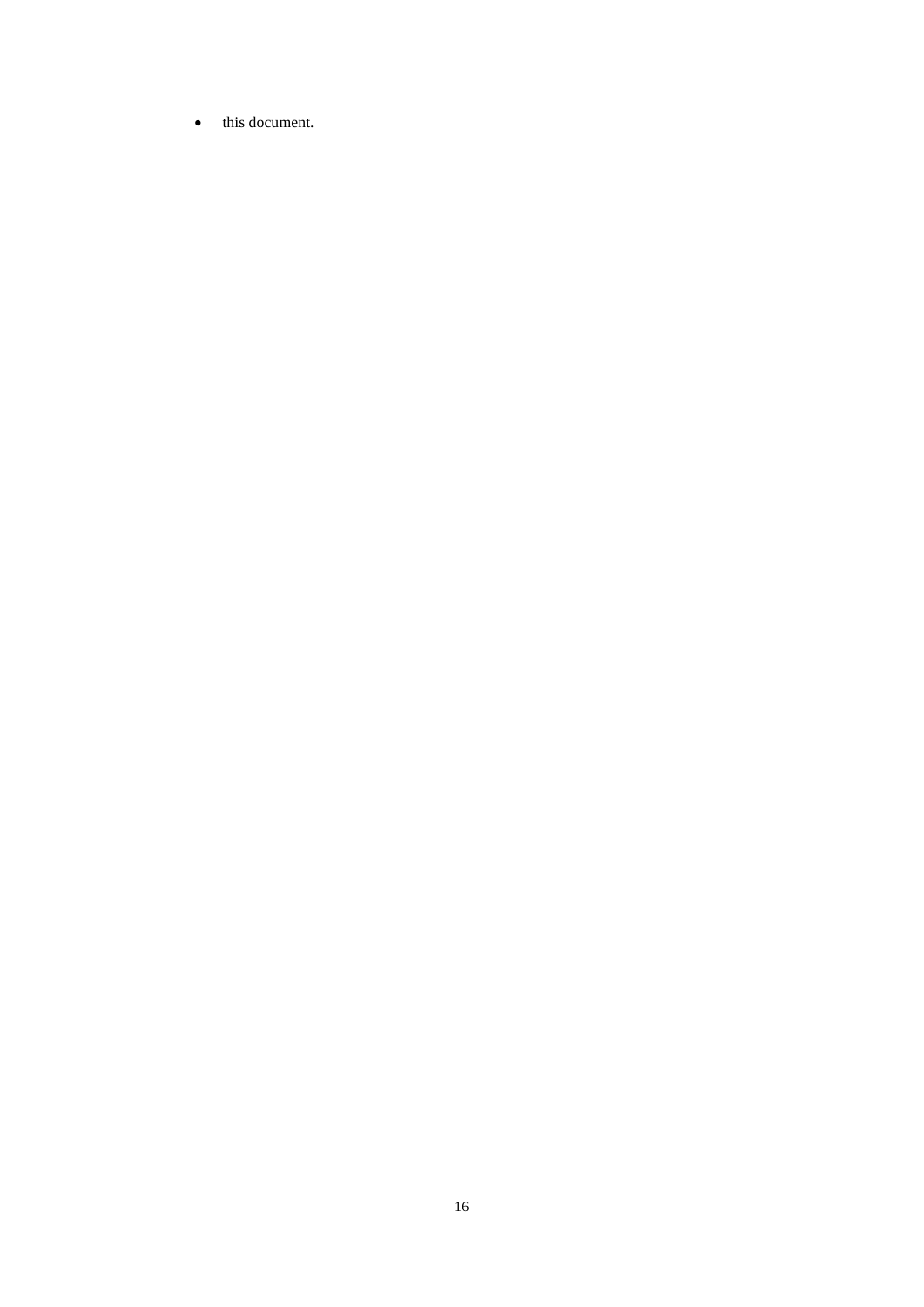# **PART III – DEFINITIONS**

The following definitions apply throughout this document and the Notice of Special General Meeting unless the context otherwise requires.

| "Board" or "Directors"               | the directors of the Company as at the date of this document whose<br>names are set out on the first page of Part I ("Letter from the<br>Chairman") and in paragraph 2 of Part II ("Additional<br>Information") of this document;                          |
|--------------------------------------|------------------------------------------------------------------------------------------------------------------------------------------------------------------------------------------------------------------------------------------------------------|
| "Bye-Laws"                           | the bye-laws of the Company from time to time;                                                                                                                                                                                                             |
| "Caspian Limited" or<br>"Caspian"    | a Tanzanian incorporated and owned contractor which is<br>contracted by the Williamson Mine;                                                                                                                                                               |
| "Companies Act 1981<br>(Bermuda)"    | the Companies Act 1981 of Bermuda (as amended);                                                                                                                                                                                                            |
| "Company" or "Petra"                 | Petra Diamonds Limited, a company incorporated and registered<br>in Bermuda with registered number 23123;                                                                                                                                                  |
| "CREST"                              | the UK-based system for the paperless settlement of trades in listed<br>securities, of which Euroclear UK & International is the operator;                                                                                                                 |
| "CREST Manual"                       | the current version of the CREST Manual which at the date of this<br>document is available on www.euroclear.co.uk/CREST;                                                                                                                                   |
| "CREST Member"                       | a person who has been admitted by Euroclear UK & International<br>as a system member (as defined in the CREST Regulations);                                                                                                                                |
| "CREST Proxy Instructions"           | a proxy appointment or instruction made using the CREST service<br>via an appropriate CREST message;                                                                                                                                                       |
| "CREST Regulations"                  | the Uncertificated Securities Regulations 2001 (S.I. 2001, No.<br>$3755$ ;                                                                                                                                                                                 |
| "CREST Sponsor"                      | a CREST participant admitted to CREST as a CREST sponsor;                                                                                                                                                                                                  |
| "CREST Sponsored<br>Member"          | a CREST member admitted to CREST as a sponsored member;                                                                                                                                                                                                    |
| "Current Shareholders'<br>Agreement" | a shareholders' agreement dated 7 October 2011 between WCL,<br>WDL and the GoT;                                                                                                                                                                            |
| "Depositary"                         | Link Market Services Trustees Limited;                                                                                                                                                                                                                     |
| "Depositary Interests" or<br>"DIs"   | independent securities constituted under English law and issued, or<br>to be issued, by the Depositary in respect of, and representing on a<br>one-for-one basis, underlying Ordinary Shares which may be held<br>or transferred through the CREST system; |
| "DI Holders"                         | the holders of Depositary Interests;                                                                                                                                                                                                                       |
| "Euroclear"                          | Euroclear UK & International Limited, the operator of CREST;                                                                                                                                                                                               |
| "FCA"                                | the Financial Conduct Authority, including acting in its capacity as<br>a competent authority for the purposes of Part VI of the FSMA;                                                                                                                     |
| "Framework Agreement"                | the conditional framework agreement with the Government of the<br>United Republic of Tanzania relating to the operations of the<br>Williamson open pit mine in Tanzania;                                                                                   |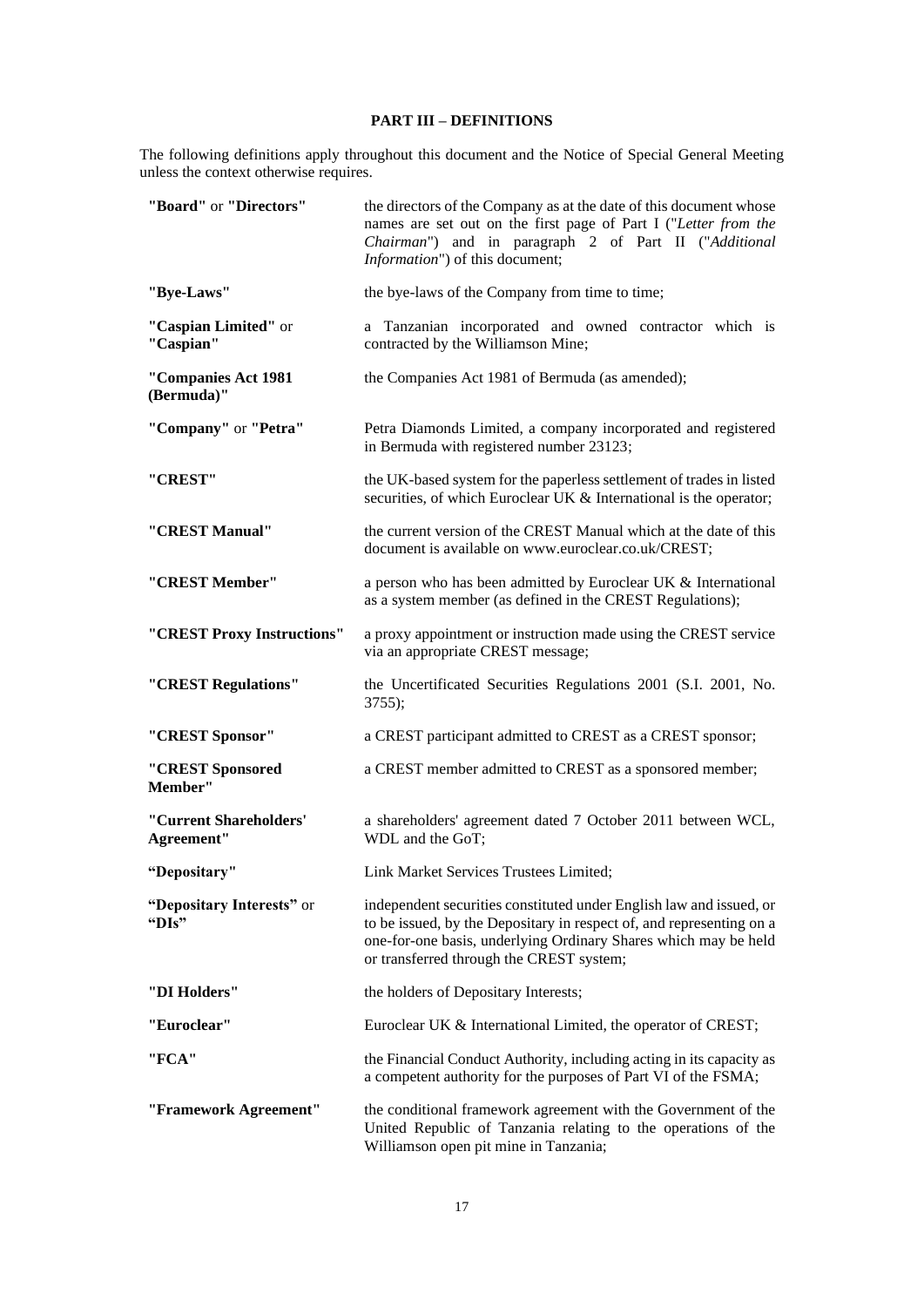| "FSMA"                                             | the Financial Services and Markets Act 2000, as amended;                                                                                                                                                                                    |
|----------------------------------------------------|---------------------------------------------------------------------------------------------------------------------------------------------------------------------------------------------------------------------------------------------|
| "GoT"                                              | the Government of the United Republic of Tanzania;                                                                                                                                                                                          |
| "Group"                                            | the Company and its subsidiary undertakings from time to time;                                                                                                                                                                              |
| "Latest Practicable Date"                          | the latest practicable date prior to publication of this document,<br>being 17 January 2022;                                                                                                                                                |
| "UK Listing Rules"                                 | the listing rules made by the FCA pursuant to section 73A of the<br>FSMA, as amended;                                                                                                                                                       |
| "London Stock Exchange"                            | the London Stock Exchange plc;                                                                                                                                                                                                              |
| "Memorandum of<br>Understanding"                   | the non-binding memorandum of understanding entered into<br>between the Company and Caspian Limited on 15 December 2021;                                                                                                                    |
| "Notice of Special General<br>Meeting" or "Notice" | the notice of Special General Meeting set out at the end of this<br>document:                                                                                                                                                               |
| "Ordinary Shares"                                  | the ordinary shares in the capital of the Company, including the<br>Depositary Interests in respect of such shares;                                                                                                                         |
| "Regulatory Information<br>Service"                | a regulatory information service that is approved by the FCA and<br>that is on the list of regulatory information service providers<br>maintained by the FCA;                                                                               |
| "Resolution"                                       | the resolution relating to the Transaction to be proposed at the<br>Special General Meeting, as set out in the Notice of Meeting;                                                                                                           |
| "Rothschild & Co"                                  | N.M. Rothschild & Sons Limited;                                                                                                                                                                                                             |
| "Shareholders"                                     | the holders of Ordinary Shares in the capital of the Company<br>whether such shares are held in certificated form or through<br>Depositary Interests;                                                                                       |
| "Special General Meeting"                          | the special general meeting of the Company to be held at 1 Heddon<br>Street, London, W1B 4BD at 9.00 a.m. on 9 February 2022,<br>including any adjournment thereof, notice of which is set out in the<br>Notice of Special General Meeting; |
| "Transaction"                                      | the Framework Agreement becoming unconditionally effective<br>and legally binding on Petra;                                                                                                                                                 |
| "UK" or "United Kingdom"                           | the United Kingdom of Great Britain and Northern Ireland;                                                                                                                                                                                   |
| "VAT"                                              | value added tax;                                                                                                                                                                                                                            |
| "WCL"                                              | Willcroft Company Limited;                                                                                                                                                                                                                  |
| "WDL"                                              | Williamson Diamonds Limited; and                                                                                                                                                                                                            |
| "Williamson Mine"                                  | the Williamson diamond mine in Mwadui, Shinyanga Province,<br>Tanzania.                                                                                                                                                                     |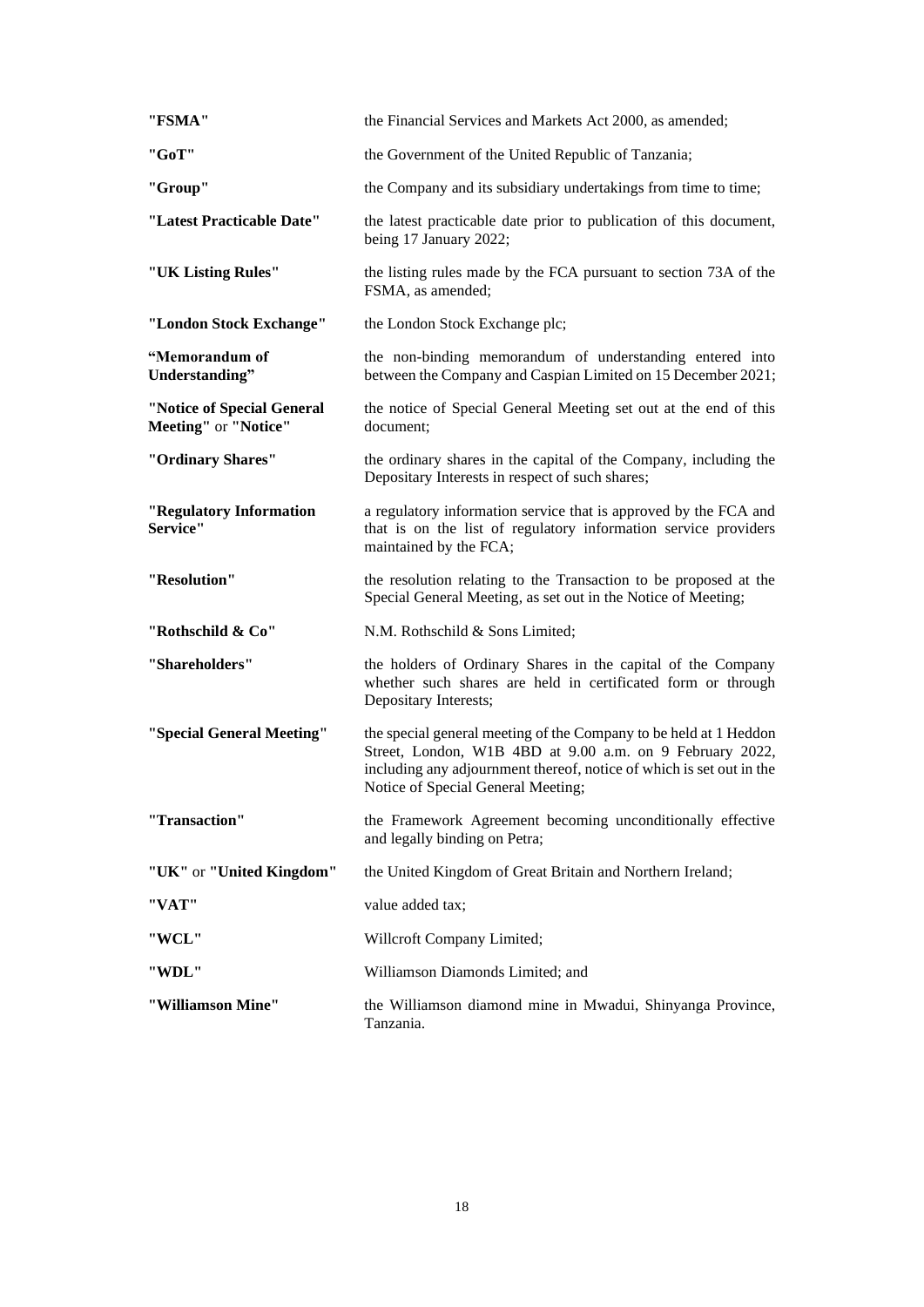#### **NOTICE OF SPECIAL GENERAL MEETING**

#### **PETRA DIAMONDS LIMITED**

(*incorporated and registered in Bermuda under the Companies Act 1981 (Bermuda) with Registered No. EC 23123)*

**NOTICE IS HEREBY GIVEN** that a special general meeting of Petra Diamonds Limited (incorporated and registered in Bermuda under company registration number EC 23123) (the **"Company"**) will be held at 1 Heddon Street, London, W1B 4BD at 9.00 on 9 February 2022 (the **"Special General Meeting"**) for the purpose of considering and, if thought fit, passing the following ordinary resolution:

# **ORDINARY RESOLUTION**

THAT, the Transaction on the terms summarised in Part I ("*Letter from the Chairman*") of the Circular (as defined below), be and is hereby approved for the purposes of Chapter 11 of the UK Listing Rules and the directors of the Company be and are hereby authorised to do all such acts and things and execute all such documents as they may in their absolute discretion consider necessary and/or desirable in order to implement and complete the Transaction.

Words and expressions defined in the circular dated 19 January 2022 and published by the Company (the **"Circular"**) shall, unless the context otherwise requires, have the same meaning in this Notice of Special General Meeting.

By order of the Board

# **Petra Diamonds Limited**

*Company Secretary*

Dated 19 January 2022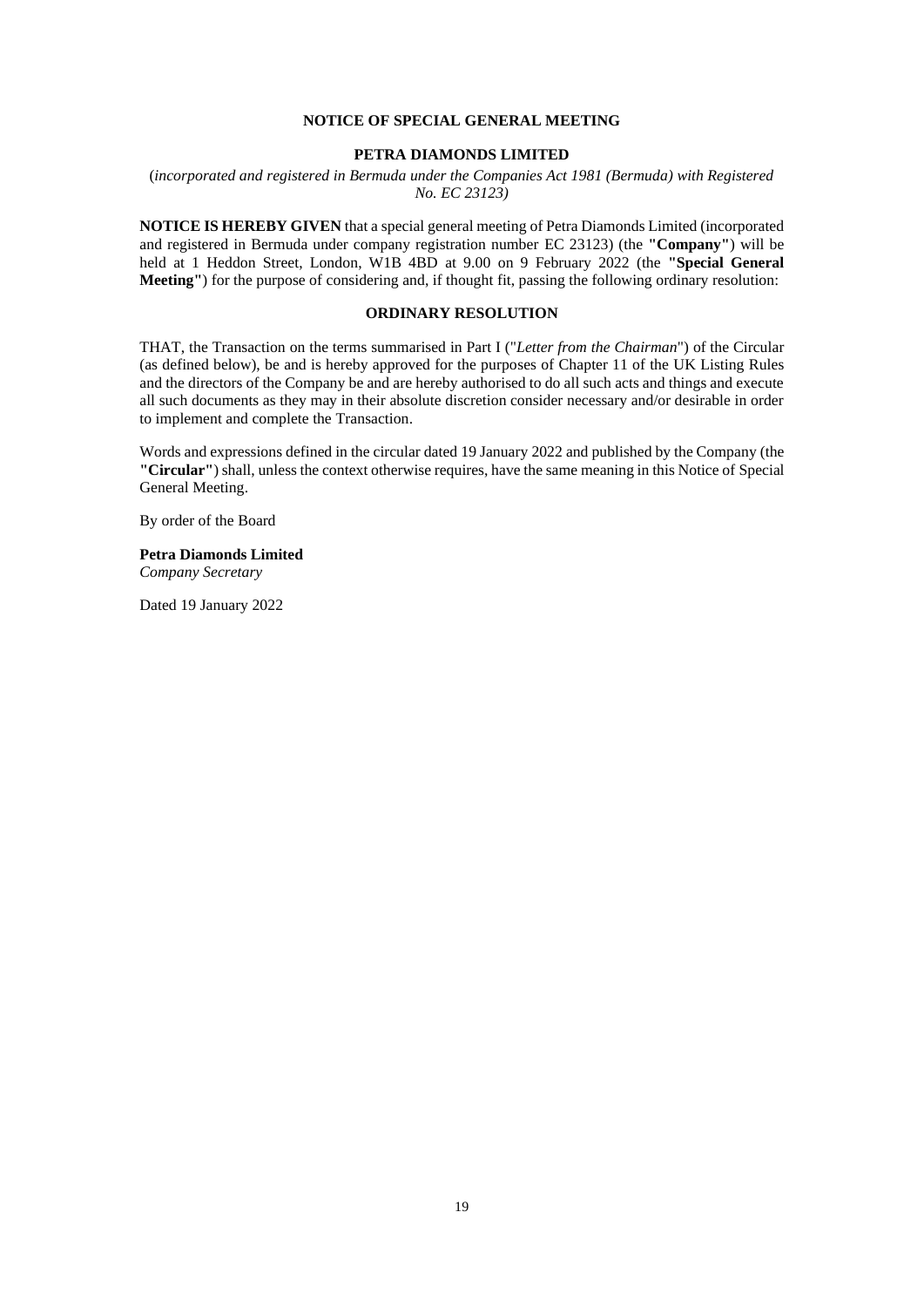#### **Notes regarding voting at the Special General Meeting**

When considering what action you should take, you should seek your own financial advice from your stockbroker, bank manager, solicitor, accountant or other independent financial adviser authorised under the Financial Services and Markets Act 2000, as amended, if you are a resident in the United Kingdom or, if not, from another appropriately authorised financial adviser without delay.

If you sell or have sold or have otherwise transferred all of your Ordinary Shares, please send this document together with any accompanying documents that you may receive as soon as possible to the purchaser or transferee, or to the bank, stockbroker or other agent through whom the sale or transfer was effected for delivery to the purchaser or transferee except that such documents should not be sent to any jurisdiction where to do so might constitute a violation of local securities laws or regulations. If you have sold or otherwise transferred only part of your holding, you should retain these documents and immediately consult the stockbroker, bank or other agent through whom the sale or transfer was effected.

The results of the voting at the Special General Meeting will be announced through a Regulatory Information Service and will appear on the Company's website [\(www.petradiamonds.com\)](http://www.petradiamonds.com/).

# **COVID-19**

The Company has been monitoring closely the evolving situation relating to the Coronavirus (COVID-19) pandemic.

In order to protect the health of Shareholders and colleagues, please note that the following measures will be put in place for the Special General Meeting:

- the Company will require social distancing and the wearing of face coverings, to align with UK Government guidelines or as a safety measure at the time of the meeting where appropriate;
- the Company will ask attendees to confirm that they (or members of their household) have not recently developed COVID-19 symptoms or been exposed to someone who has either tested positive for COVID-19 or is displaying COVID-19 symptoms;
- no guests will be allowed entry to the meeting, so attendance will be restricted to Shareholders or their proxies and any accompanying carers; and
- the Company may also put in place other safety and security measures as a condition of admission to the venue, including, but not limited to, temperature checks.

The Company will continue to closely monitor the latest UK Government guidance in respect of COVID-19 and how this may affect the arrangements for the Special General Meeting. The Company will make any further updates as required about the meeting on its website at [www.petradiamonds.com.](http://www.petradiamonds.com/)

#### **Right to vote**

Only those members entered on the register of members of the Company at close of business (UK time) on 7 February 2022 shall be entitled to attend and vote at the Special General Meeting in respect of the number of shares registered in their name at that time. Changes to entries on the register of members after close of business (UK time) on 7 February 2022 shall be disregarded in determining the rights of any person to attend or vote at the meeting.

#### **Proxies**

Shareholders entitled to attend and vote at the above meeting or any adjournment thereof may appoint one or more proxies to attend and vote in their stead on a show of hands or on a poll. A proxy need not be a Shareholder of the Company. A Shareholder who is the holder of two or more shares may appoint more than one proxy to represent him and vote on his behalf in respect of different shares.

It is intended that voting on the Resolution at the Special General Meeting will be conducted on a poll, rather than a show of hands. A poll reflects the number of voting rights exercisable by each Shareholder and so the Board considers it a more democratic method of voting, which is increasingly being adopted by a number of listed companies.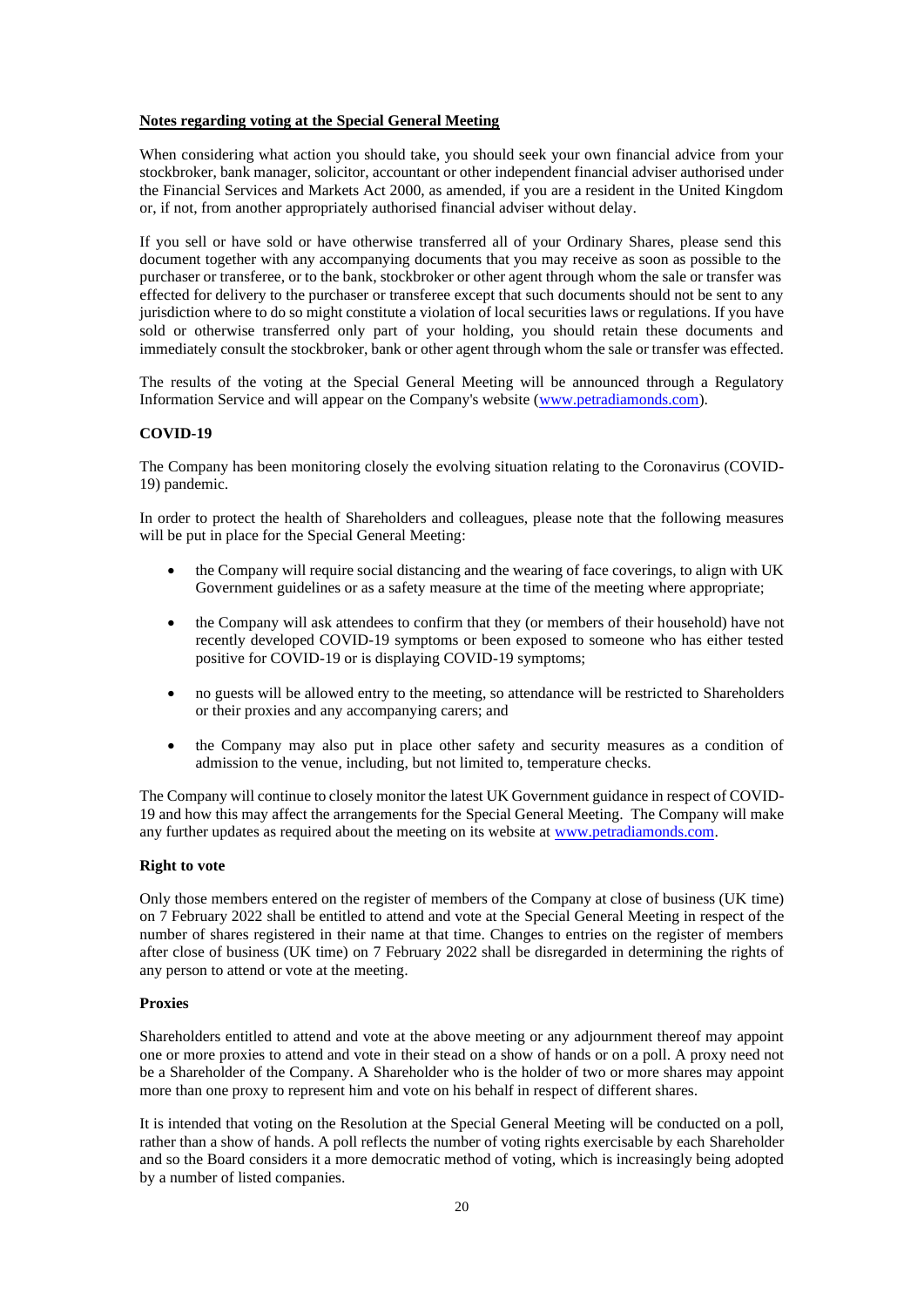In order to reduce costs and minimise the Company's environmental impact, the Company would encourage members to cast their proxy vote electronically by registering using their unique IVC via the shareholder portal at www.signalshares.com or, for CREST Members, via CREST (see further details below).

To be valid, any paper form of proxy in relation to certificated shares must be lodged with the Company's UK branch registrars, Link Group, PXS 1, Central Square, 29 Wellington Street, Leeds, LS1 4DL, United Kingdom (together with the original or notarially certified copy of any power of attorney or other power under which it is executed (if any)) not less than 48 hours (excluding non-working days) before the time appointed for the Special General Meeting or any adjournment thereof.

If you require a paper proxy, please contact our Registrar, Link Group by email at enquiries@linkgroup.co.uk, or by calling Link Group at +44 (0)371 664 0300. Lines are open from 9.00 a.m. to 5.30 p.m. Monday to Friday, excluding public holidays in England and Wales. Calls are charged at the standard geographic rate and will vary by provider. Calls outside the UK will be charged at the applicable international rate. Submission of a proxy vote shall not preclude a member from attending the Special General Meeting in respect of which the proxy is appointed or at any adjournment thereof.

Shareholders who hold Ordinary Shares in certificated form may submit their proxy electronically at www.signalshares.com using their 11 digit Investor Code (**"IVC"**). A Shareholder can find their IVC on their share certificate, or Signal Shares users [\(www.signalshares.com\)](http://www.signalshares.com/) will find this under 'Manage your account' when logged in to the Signal Shares portal. A Shareholder can also obtain this by contacting the Registrar, Link Group, by calling +44 (0)371 664 0300. Lines are open from 9.00 a.m. to 5.30 p.m. Monday to Friday, excluding public holidays in England and Wales. Calls are charged at the standard geographic rate and will vary by provider. Calls outside the UK will be charged at the applicable international rate.

Shareholders are strongly encouraged to submit their proxy electronically as soon as possible and, in any event, so as to be received by no later than 9.00 a.m. on 7 February 2022 (or, in the case of an adjournment, not later than 48 hours (excluding non-working days) before the time fixed for the holding of the adjourned meeting).

Any person to whom this notice is sent who is a person nominated under section 146 of the Companies Act 2006 to enjoy information rights (a **"Nominated Person"**) may have a right, under an agreement between him/her and the member by whom he/she was nominated, to be appointed (or to have someone else appointed) as a proxy for the meeting. If a Nominated Person has no such proxy appointment right or does not wish to exercise it, he/ she may have a right, under such an agreement, to give instructions to the member as to the exercise of voting rights. The statement of the above rights of the members in relation to the appointment of proxies does not apply to Nominated Persons. Those rights can only be exercised by members of the Company.

A vote withheld option is provided to enable you to instruct your proxy not to vote on the Resolution, however, it should be noted that a vote withheld in this way is not a 'vote' in law and will not be counted in the calculation of the proportion of the votes 'For' and 'Against' the Resolution.

If a member submits more than one valid proxy appointment in respect of the same shares, the appointment received last before the latest time for the receipt of proxies will take precedence.

Any corporation which is a member can appoint one or more corporate representatives who may exercise on its behalf all of its powers as a member provided that they do not do so in relation to the same shares.

If you need help with voting online, or require a paper proxy, please contact the Registrar, Link Group at  $+44$  (0)371 664 0300. Lines are open from 9.00 a.m. to 5.30 p.m. Monday to Friday, excluding public holidays in England and Wales. Calls are charged at the standard geographic rate and will vary by provider. Calls outside the UK will be charged at the applicable international rate.

#### **Joint holders**

In the case of joint holders, where more than one of the joint holders purports to appoint a proxy, only the appointment submitted by the most senior holder will be accepted. Seniority is determined by the order in which the names of the joint holders appear in the Company's register of members in respect of the joint holding (the first-named being the most senior).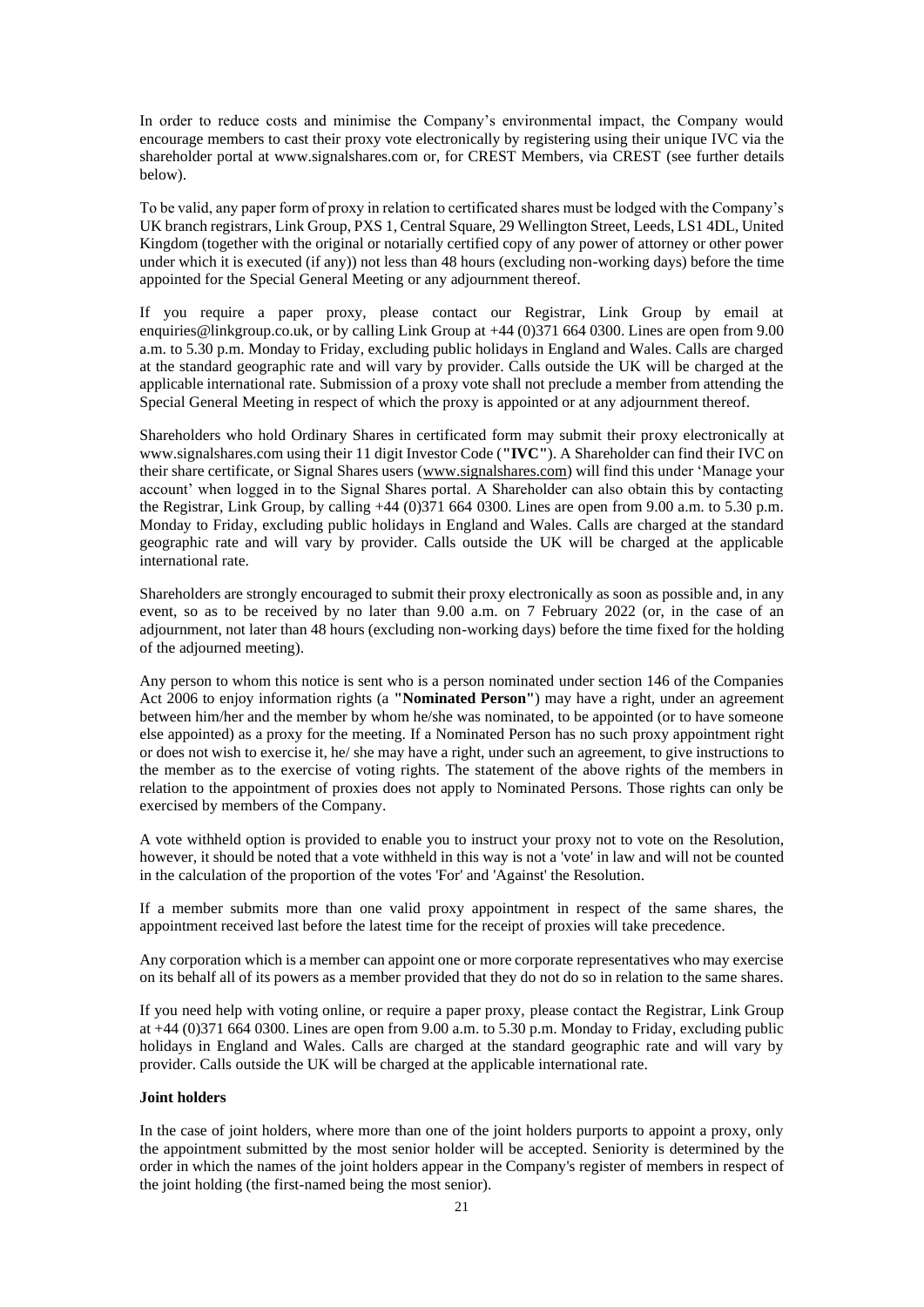# **CREST**

DI Holders holding Ordinary Shares in uncertificated form as Depositary Interests who are CREST Members and who wish to appoint a proxy through the 'CREST Electronic Proxy Appointment Service' may do so for the Special General Meeting and any adjournment(s) of the meeting in accordance with the procedures described in the CREST Manual. CREST personal members or other CREST sponsored members, and those CREST Members who have appointed a voting service provider(s), should refer to their CREST Sponsor or voting service provider(s), who will be able to take the appropriate action on their behalf. Please note the following:

(a) In order for a proxy appointment or instruction made using the CREST service to be valid, the appropriate CREST message (a **"CREST Proxy Instruction"**) must be properly authenticated in accordance with Euroclear's specifications and must contain the information required for such instructions, as described in the CREST Manual. The message, regardless of whether it constitutes the appointment of a proxy or is an amendment to the instruction given to a previously appointed proxy must, in order to be valid, be transmitted so as to be received by the Company's agent (ID RA10) not less than 72 hours (excluding non-working days) before the time appointed for the Special General Meeting or any adjournment thereof. For this purpose, the time of receipt will be taken to be the time (as determined by the timestamp applied to the message by the CREST Application Host) from which the issuer's agent is able to retrieve the message by enquiry to CREST in the manner prescribed by CREST.

After this time any change of instructions to proxies appointed through CREST should be communicated to the appointee through other means.

- (b) CREST Members and, where applicable, their CREST Sponsors or voting service provider(s) should note that Euroclear does not make available special procedures in CREST for any particular messages. Normal system timings and limitations will therefore apply in relation to the input of CREST Proxy Instructions. It is the responsibility of the CREST Member concerned to take (or, if the CREST Member is a CREST personal member or CREST Sponsored Member or has appointed a voting service provider(s), to procure that his/her CREST Sponsor or voting service provider(s) take(s)) such action as shall be necessary to ensure that a message is transmitted by means of the CREST system by any particular time. In this connection, CREST Members and, where applicable, their CREST Sponsors or voting service provider(s) are referred in particular to those sections of the CREST Manual concerning practical limitations of the CREST system and timings.
- (c) The Company may treat as invalid a CREST Proxy Instruction in the circumstances set out in regulation 35(5)(a) of the Uncertificated Securities Regulations 2001.

Any DI Holders in the Company who cannot give voting instructions via CREST should instruct Link Group to vote in respect of the holder's interest.

Any DI Holders in the Company who do not lodge their voting instructions via the CREST electronic proxy appointment service may request a paper version of the form of direction and submit this together with the power of attorney or other authority (if any) under which it is signed, or a notarially or otherwise certified copy of such power or authority, to Link Asset Services, PXS 1, Link Group, Central Square, 29 Wellington Street, Leeds LS1 4DL, United Kingdom, not later than 72 hours before the time appointed for the meeting.

#### **Questions**

Any member attending the meeting has the right to ask questions. The Company must cause to be answered any such question relating to the business being dealt with at the meeting but no such answer need be given if (i) to do so would interfere unduly with the preparation for the meeting or would involve the disclosure of confidential information or (ii) the answer has already been given on a website in the form of an answer to a question or (iii) it is undesirable in the interests of the Company or the good order of the meeting that the question be answered.